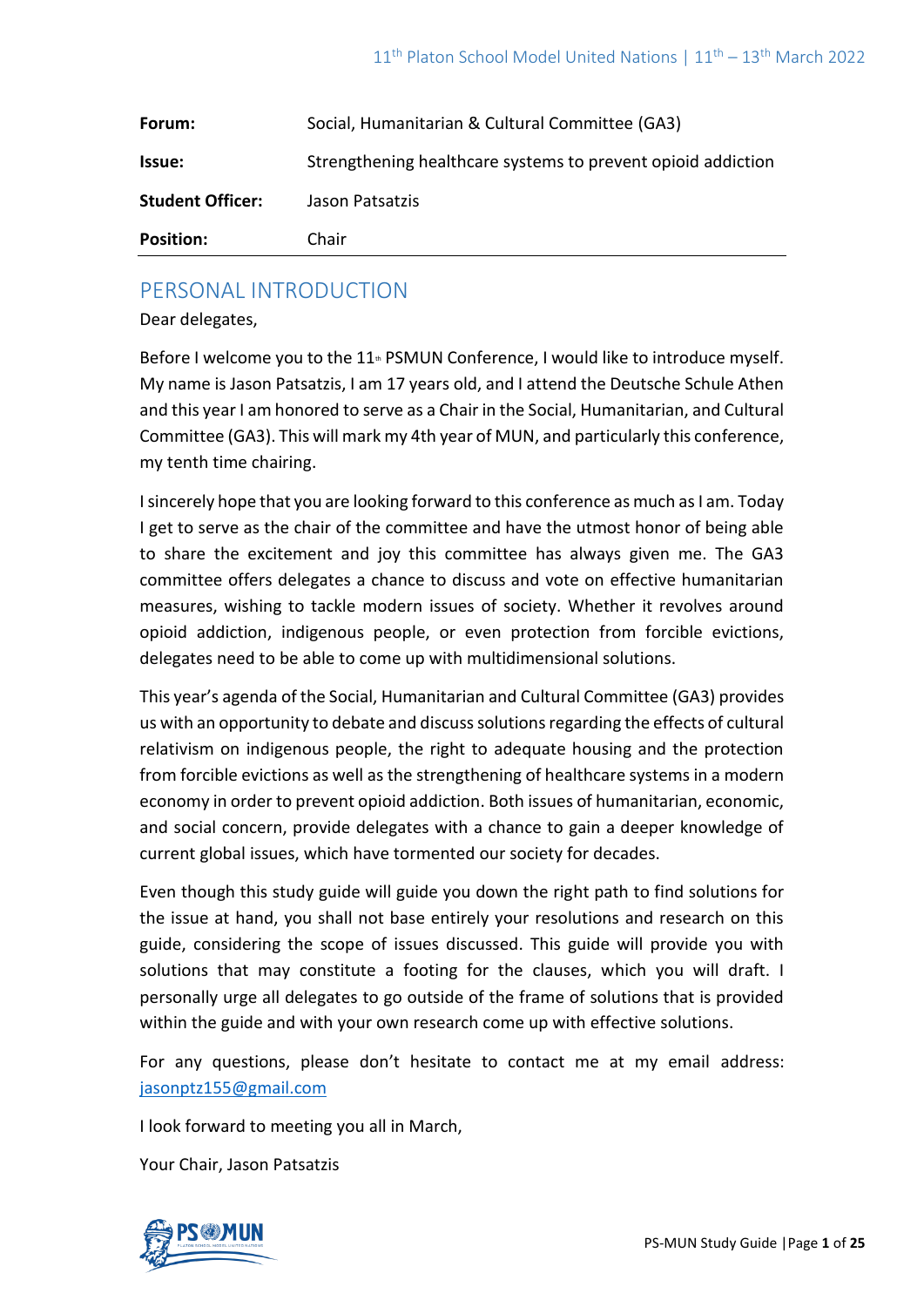# TOPIC INTRODUCTION

Opioid drugs have existed for many decades, with traces of heroin going back to the 1960s, yet still each year 500.000 people lose their lives due to extreme drug abuse with 70% of deaths resulting from heavy and constant opioid use. As of right now in the United States of America over 2.35 million people suffer from opioid use disorders (OUD), with a dramatic percentage presenting severe health issues, related to opioid abuse. From a global aspect in 2019, over 60 million people reported having used or using opioids. Each day the world is faced with more than 130 deaths per day, caused by opioid overdoses.

At the first glance, when taking these statistical data into consideration, there is a clear distinction and conclusion to be made, and that is that Opioids are deadly. Yet, behind those numbers lies a story far more disturbing, which is the story of how opioids managed to become one of the most prescribed drugs worldwide, yet, one of the most addictive ones as well. However, the overall rise in opioid-related drug overdoses puts a burden on the already outpaced healthcare systems, which have been detrimentally affected by the Covid-19 pandemic. Opioid-related incidents cost hospitals over 2 billion dollars on an annual basis.

In today's world patients suffering from OUD cannot be admitted to hospitals nor receive the help they need, due to sheer mounting pressure that has been put on our global healthcare systems by Covid-19. Yet, tackling and preventing opioid addiction doesn't only depend on the healthcare system's response, rather it also depends on changing the drugs we use as well as how often we prescribe; all of these are small steps that could help not only avoid future cases but also help the ones in need. Black Markets have formed, in order to serve the opioid need of many, however as a result due to the increasingly high demand, and pressure by government agencies to tackle such markets, knock-off counterfeit chemicals are used as substitutes, making many illegal narcotics even more fatal. Overall, the issue doesn't just call for a more

Impact of the Opioid Epidemic on the U.S. Healthcare System



Figure 1: The real impact of Opioid Addiction on US Healthcare

*"How Illicit Drug Use Affects Business and the Economy." National Archives and Records Administration, National Archives and Records Administration, obamawhitehouse.archives.gov/ondcp/ondcp-factsheets/how-illicit-drug-use-affectsbusinessand-t*

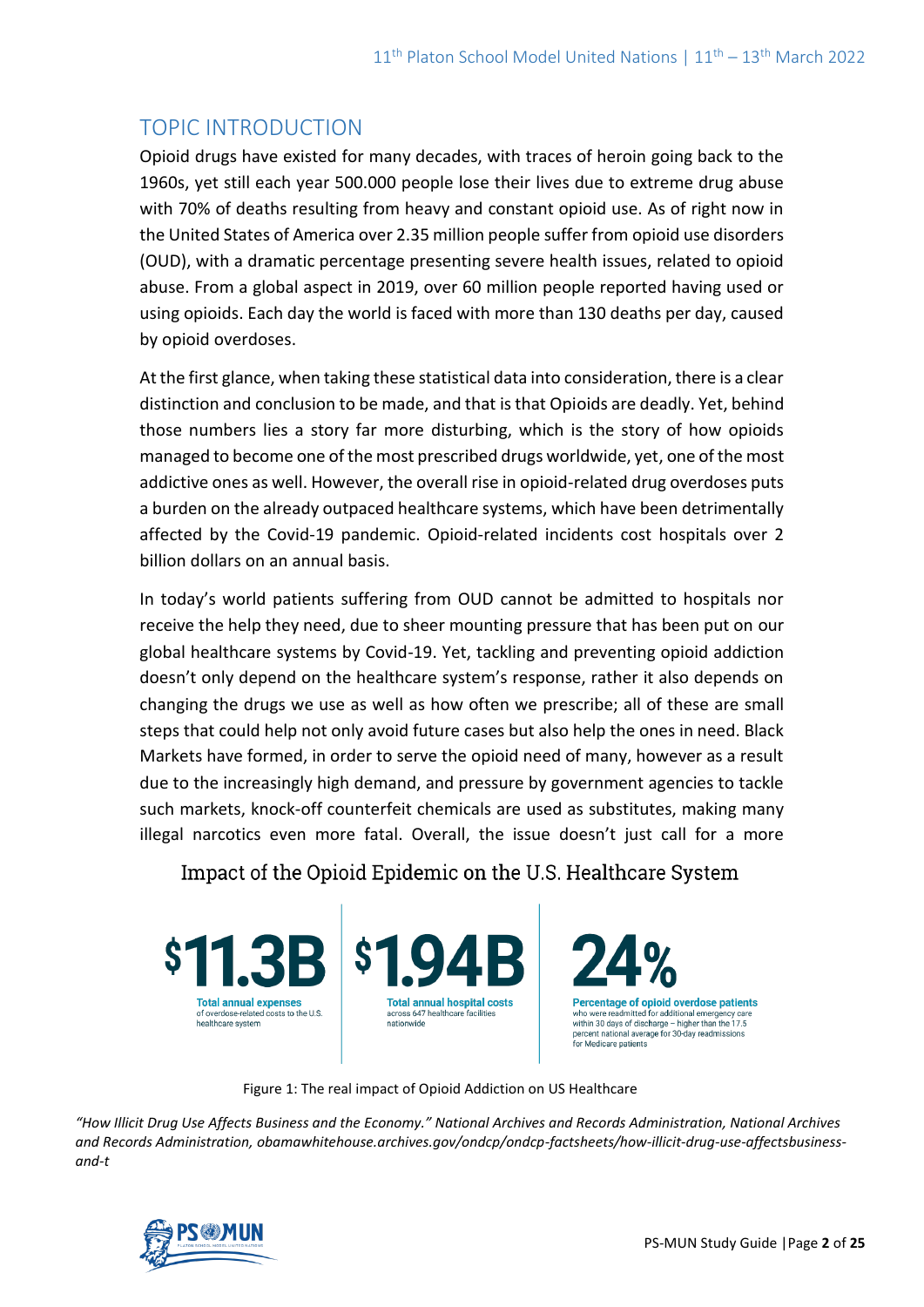organized and structured response by healthcare officials, rather a reform in the rogue pharmaceutical industry, which creates drug addiction issues in the first place.

Generally, the history of Opioid addiction and the resulting war against all opium products is a complex one, yet, crucial for the deeper understanding of the topic at hand, since the same patterns noticed in decade-long history can still be noticed today. Strengthening healthcare systems is, however, one of the vital steps that need to be taken if we truly wish to tackle the issue at hand.

# DEFINITION OF KEY TERMS

### Opioids

Opioids are drugs, which are naturally produced by opium poppies. Their effect on the human brain includes relief of pain and many more. They are prescription medication, yet, they often end in black markets in the form of heroin or other pills, which are usually counterfeit. The most commonly used ones are OxyContin and Fentanyl, which are both highly addictive.

### Opioid Use Disorder (OUD)

Opioid Use Disorder is a relapsing illness and usually a chronic one, which revolves around the abuse of all opioid drugs. The disorder is directly associated with higher mortality rates and lower life expectancies.

### Medicine for Opioid Use Disorder (MOUD)

Patients suffering from OUD are usually treated with substitute narcotics like methadone which reduce the risk of an overdose, and have proved to help patients both recover and useless. MOUD is used in hospitals and in the few rehabilitation institutes in existence.

### Healthcare System

A Healthcare System is a system consisting of institutions, people, and resources all involved in delivering health care to individuals. Strong and functional healthcare systems are vital for an economy and a high-quality standard of living.

#### Addiction

As defined by the National Health Service (NHS) '' Addiction is defined as not having control over doing, taking or using something to the point where it could be harmful for you''. Addiction is not limited to just drugs, narcotics, or even gambling, everything which fits under the aforementioned category can be classified as one.<sup>1</sup>

### Prescription Drug

Prescription Drugs are drugs that can only be acquired through a written prescription of a physician. Prescription drugs, due to the fact that they cannot be legally obtained

*<sup>1</sup> NHS Choices, NHS[, www.nhs.uk/live-well/healthy-body/addiction-what-is-it/](http://www.nhs.uk/live-well/healthy-body/addiction-what-is-it/)*

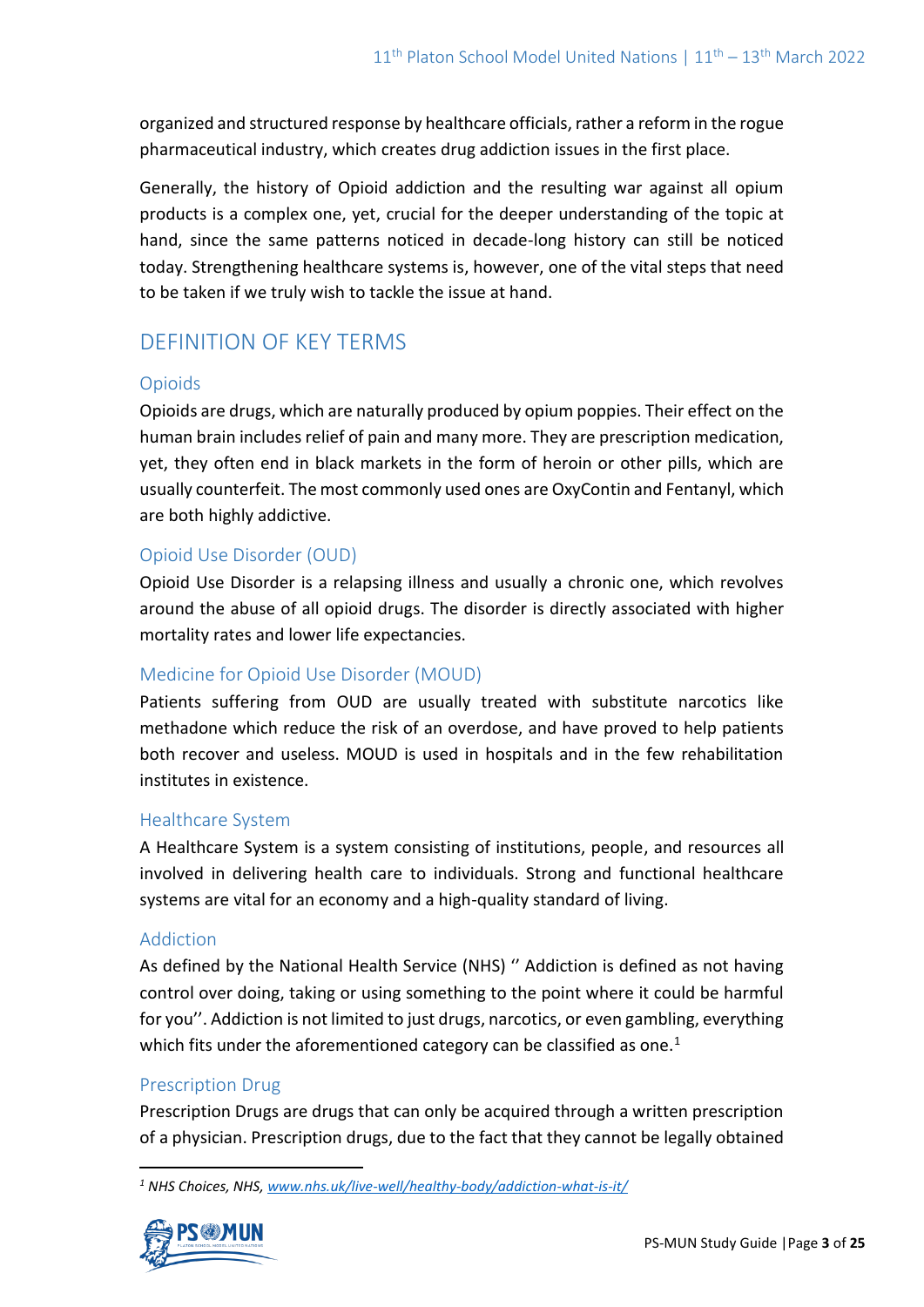by anyone (due to the need for prescription), are usually in great demand in underground black markets.

### Opioid Crisis

The Opioid Crisis started in 1999 and ended in 2016, with over 453.000 Americans losing their lives due to opioid overdoses. During this time period, multiple lawsuits against pharmaceutical companies were made and compensatory sums reached 50 billion dollars.

### Drug Overdose

A drug overdose is when a person consumes too much of a substance, causing them to overdose. Drug Overdoses are extremely dangerous and usually fatal for the victim.

### Drug Abuse Prevention

Drug Abuse Prevention can be defined as the process preventing or limiting the use of a narcotic substance. Prevention efforts usually focus on the individual, or his environment.

### Counterfeit Medicine

Counterfeit Medicine is a drug made by someone else rather than the original genuine manufacturer. Such medicine usually is lower grade and is made by hazardous chemicals, which haven't been approved for human consumption. Counterfeit medicine also infringes all trademark laws.

### Rehabilitation

As defined by the World Health Organization ''Rehabilitation is a set of interventions designed to optimize functioning and reduce disability in individuals with health conditions in interaction with their environment''. Usually it tries to improve a person's functioning through supporting them and addressing any possible underlying conditions.

# BACKGROUND INFORMATION

### The History of Opioids

Opium has existed since the dawn of human history, with the cultivation of the opium poppy being a product of utmost historical and agricultural significance. From 3400 BC even until 330 BC, opium was cultivated and used as medicine due to its natural painkiller properties. Around 1500, opium products became extremely popular amongst traders, due to the extreme hallucinations it produced, when consumed. As a result, opium was beginning to shift from being a strictly medical substance to being a recreational one. Until the 20th Century opium was used for both medical and recreational purposes.

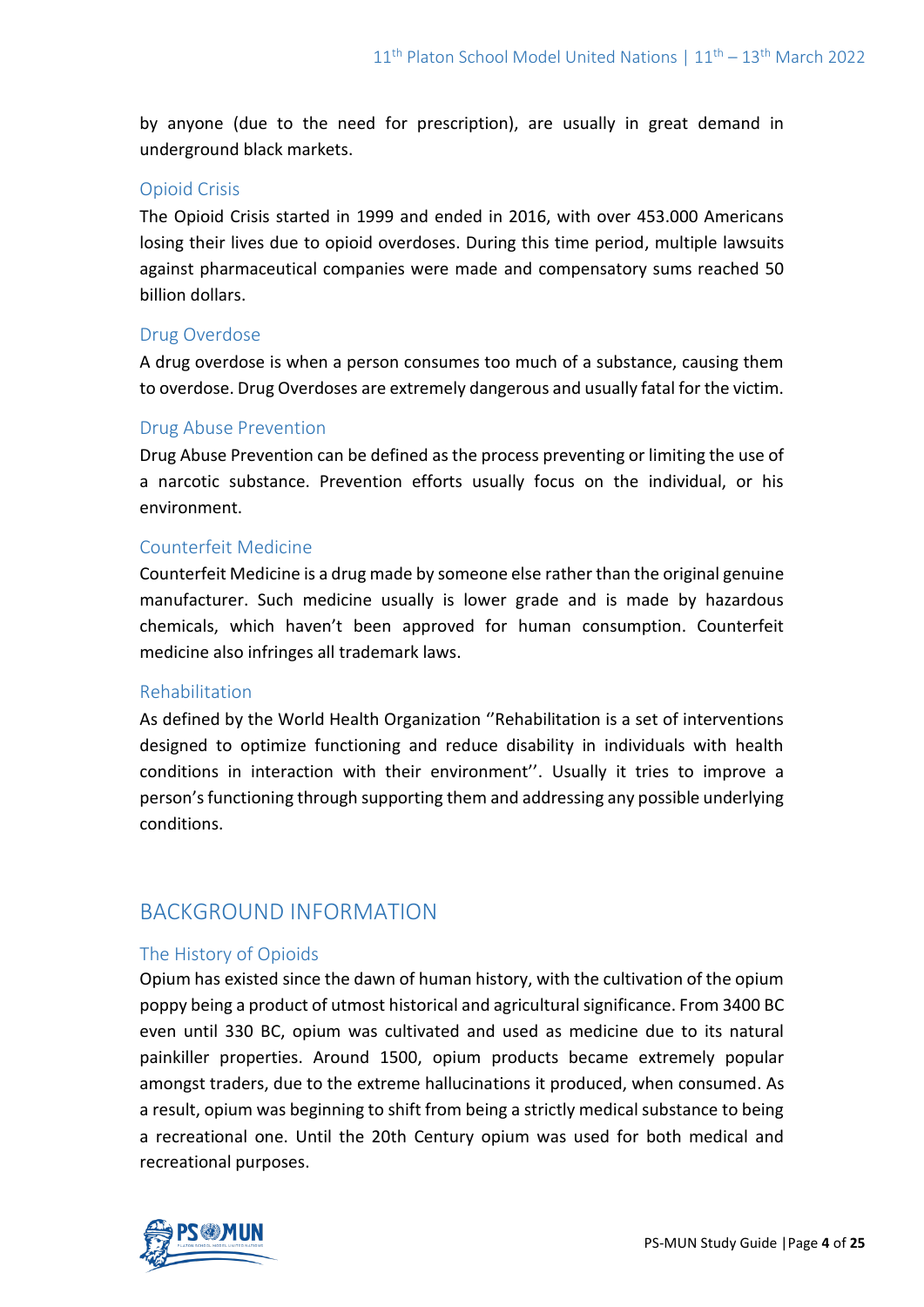Regarding medicine, opium was mostly given to the ones who had insomnia or any sort of extreme physical pain (hence it was also used by soldiers worldwide). In the following years, opium poppies would be used for the production of multiple drugs. One of the drugs produced during that period, which was originally intended to be used as medicine, was heroin. By taking today's data into consideration, the idea that one of the deadliest narcotics was used as medicine sounds completely absurd, well truth be told heroin was used as a medicine, and more specifically as a cough syrup, and it did a good job at healing the patient of any coughing symptoms, however, it also got them extremely addicted. Moreover, by that time in history, opioids due to their rampant use began to experience extreme commercialization, which led to opioids and opium imports being taxed and even regulated through multiple acts and legislations.

The turning point can be traced to the beginning of the 20th century, where at this point patients are starting to develop serious addictions to both legal and illegal drugs, such as heroin. Recreational of the drug was starting to overpower its medical use, with individuals engaging in acts of opium smoking, which led to an overall rise of addiction and mortality rates.

# **THE OPIOID EPIDEMIC BY THE NUMBERS**















deaths attributed to overdosing on synthetic opioids other than methadone (in 12-month) period ending June 2020)<sup>3</sup>



10.1 million people misused prescription opioids in the past year<sup>1</sup>

#### 2 million people used methamphetamine in the past vear!





# 14,480 deaths attributed to overdosing

on heroin (in 12-month period ending **June 2020)** 

#### **SOURCES**

1. 2019 National Survey on Drug Use and Health, 2020. 2. NCHS Data Brief No. 394, December 2020.

3. NCHS, National Vital Statistics System. Provisional drug overdose death counts.

 $\mathcal{L}$  HHS.GOV/OPIOIDS

Figure 2: Image depicts Opioid related statistics

#### <https://www.hhs.gov/opioids/about-the-epidemic/index.html>

As a result, in 1905 opium smoking was banned and governments worldwide scramble to lower the alarmingly high heroin addiction rates. This was achieved by completely banning the recreational usage of the substance, which, however, as it will be analyzed later, created tremendous demand in black markets. Reports dating back to the US

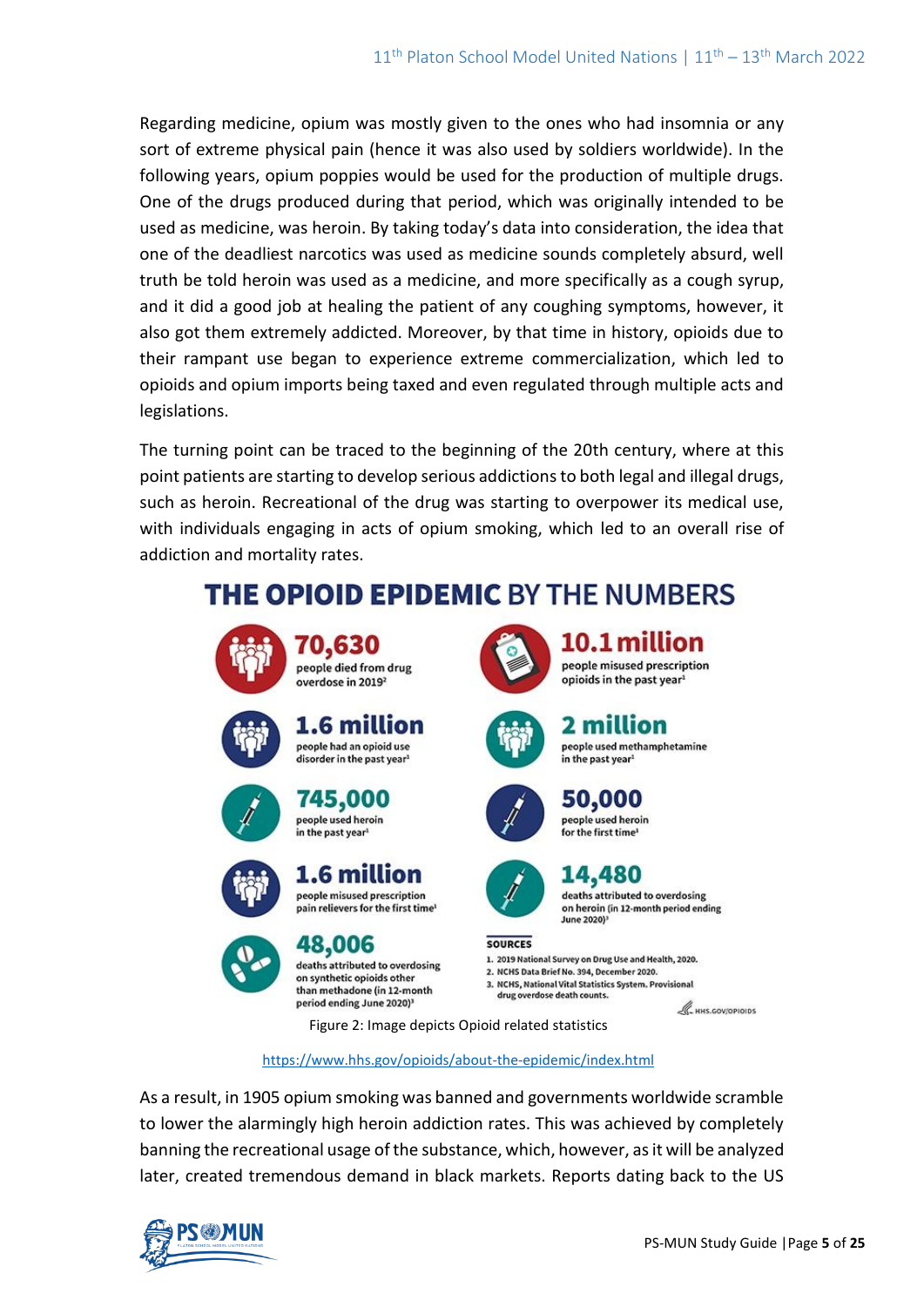civil war claim that due to nurses constantly injecting injured soldiers with morphine, many of them even after the war had ended, simply could not return to their normal lives, since many had ''contracted'' the opium habit. Morphine went from a worldrenown medicine to a narcotic which fueled the US's first major Opioid epidemic.

Towards the end of the 20th century reaching into the 21th century, opioids started to become the world's favorite drug yet again. In 1980 multiple pharmaceutical companies decided to promote OxyContin, a new opium-based medicine, which cured any sort of pain and allowed for the patient to recover in a completely painless state. Well, this was how pharmaceutical companies presented OxyContin and various other drugs, however, the only thing they did not mention was that the medicine had extreme addictive properties. This marked the beginning of the new modern Opioid Era, the so-called ''Opioid Crisis''.

### Opioid Crisis – Opioids in a modern society

Oxycontin was approved for commercial use in December of 1995, however, a question which even until today remains unanswered is how these agencies manage to completely disregard the drug's addictive side effects. The answer to that question still remains unknown, and even after multiple lawsuits against pharmaceutical firms, the only clear conclusion is that we overprescribe opioids. Today, strong painkillers (OxyContin, Oxycodone) are common prescription drugs in many nations, however most notably in the US. Such drugs, which are produced and manufactured by US pharmaceuticals, are extremely strong painkillers, which are intended to be prescribed in extreme cases of pain.

As it can be noticed in the figure above, opium consumption is and has always been extreme in the United States of America. However, before the Opioid Crisis is understood, what shall be taken into consideration and kept in mind, are the circumstances which allowed for Opioids to overtake.

### Pharmaceutical Industry – Gateway to the Opioid Crisis

The Pharmaceutical Industry was the one most responsible for the Opioid Crisis, with lawsuits against companies like Purdue Pharma (Inventor of OxyContin) still going on until today. OxyContin has 160mg of oxycodone per tablet, whereas other commercial painkillers only include 5 or even a mere 2.5mg of oxycodone. The distinction here is pretty clear, OxyContin was no normal painkiller, rather its high oxycodone concentration is what makes it so effective as a painkiller and a recreational substance.

However, when Purdue Pharma discovered and patented the drug in 1996, even though the company itself knew of its hazardous side effects it decided to still promote the drug as a very safe and effective painkiller, which can heal almost if not everything. Nevertheless, this couldn't be further from the reality, which was that only 4-5 days of usage, patients develop a dramatically high

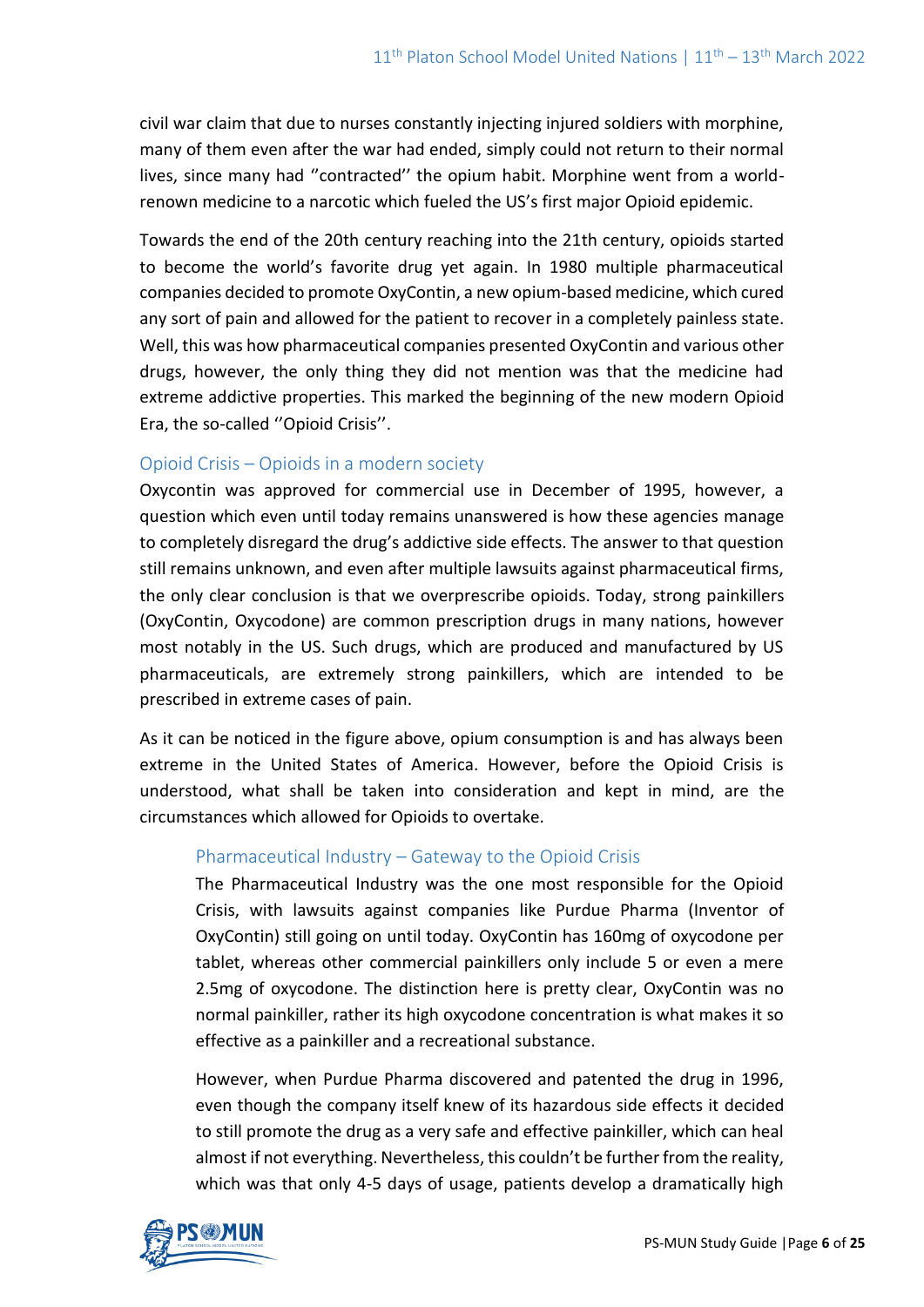risk of becoming addicted. This Information was classified by the company in question, which moved on to the present and excessively persuaded doctors and health institutions to promote the drug and prescribe it as often as possible.

At this point, it is legally unclear whether bribery was involved or not, however, taking into consideration that the Food and Drug Administration of the US (FDA) approved the drug after supposedly conducting careful and elaborate testing, respectfully doubts that bribery was not involved. At this point in the beginning of the  $21^{st}$  century, OxyContin and other opioids would be prescribed for almost any sort of pain, whether it was arthritis or someone who underwent an organ transplant it made no difference whatsoever. Doctors would prescribe the drug like it was candy. By 2010, it had generated 2.3 billion dollars in sales, which goes to show the extend of the drugs appeal. However, seeing the detrimental rise in addiction rates as well a drug overdose resulting from opium, officials were forced to step down on its excessive consumption, which only managed to create a black market. At this stage in the history of the so called ''Opioid Crisis'', corruption would start to become apparent, doctors and pharmacies who would only accept cash, would falsify prescriptions, and sell the drugs to addicts and dealers rather than patients. In this time period, opioids switched from being drugs to being narcotics. Black markets formed and opioid pills often referred to as ''Percs'' (abbreviation of the famous opioid painkiller Percocet) were sold at extremely low prices.



Figure 3: Chart depicting the increased addiction risk after using opioid substances

*<https://www.vox.com/2017/3/18/14954626/one-simple-way-to-curb-opioid-overuse-prescribe-them-for-3-days-or-less>*

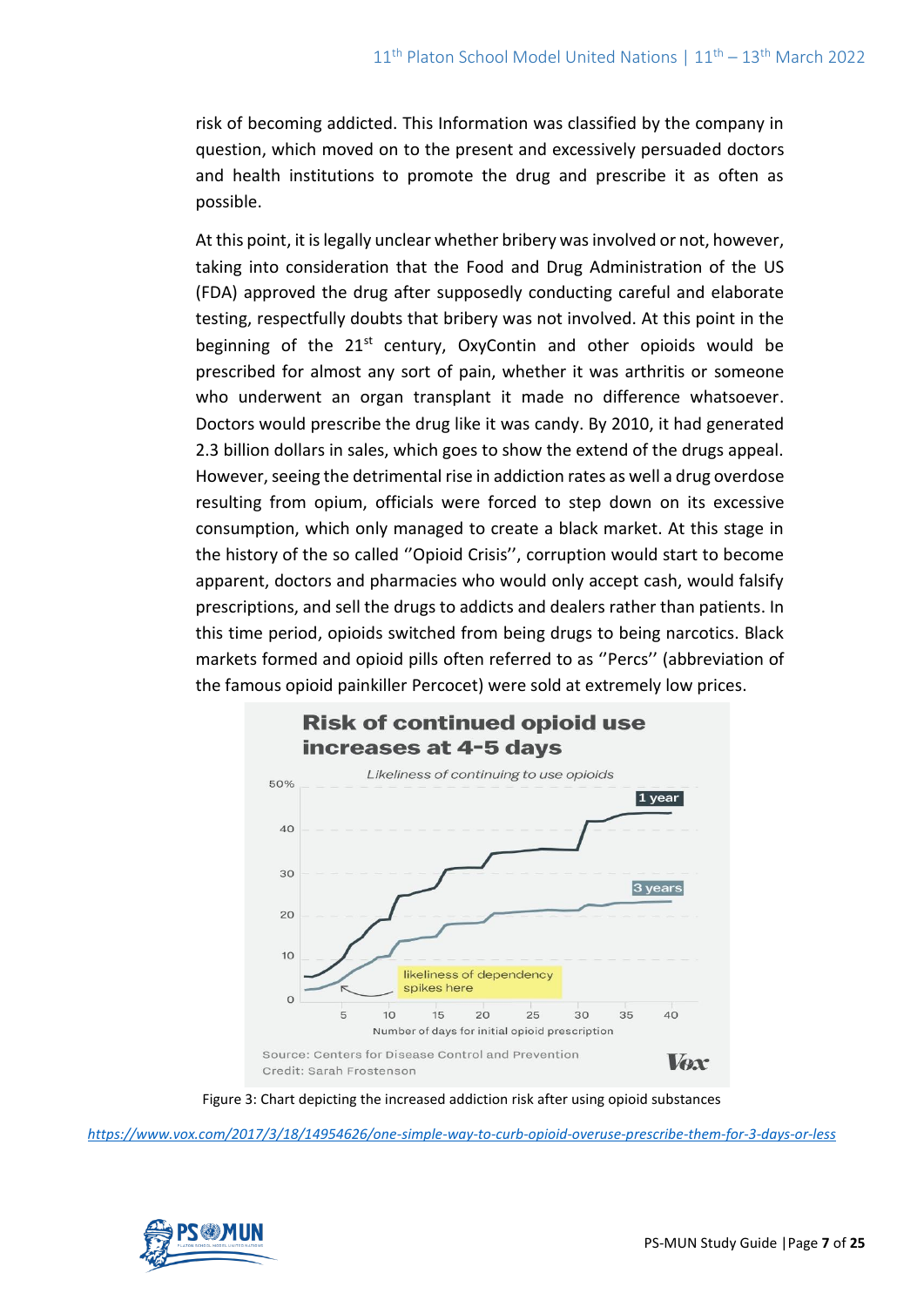Most of the times pills that were presented to addicts as fentanyl, oxycontin, or Xanax were in reality counterfeit pills, laced with other cheaper chemicals. The reason behind the influx of so many counterfeit drugs lied behind the fact that many governments thought that by banning the chemicals used for the production of such drugs, they would limit the supply and therefore, demand. However, unfortunately, this decision caused way more harm than good. Black Markets were able to effectively adapt and in order to bypass custom policies, illicit narcotic producers switched to lower-grade, substitute chemicals which even though didn't differ much from the original substances used to create these drugs, the substitute ones completely amplified the risks of overdose as well as death.

As a direct result even after the banning of such chemical, drugs especially like fentanyl were enabled to take almost double the lives over the next few years. At this point, the world is facing an opioid crisis, and the ones responsible for it are pharmaceuticals companies which decided to leave ethics behind and prioritize the maximization of profits. Today opioid substances are the basis of the international drug market, with narcotics like Morphine, OxyContin, Adderall, Fentanyl, Vicodin, and Percocet being extremely sough after in underground black markets, fueled by toxic substitute chemicals. Opium as mentioned before has always played a historical economic significance, however, now more than ever its effect on our society is beginning to show, and the statistics do not lie. Be opium oppies cultivated in Thailand and Afghanistan, used for making heroin, or fake pills produced in China and the US, the opioid market is a deadly and a large one.



*<https://inkwoodresearch.com/reports/opioids-drugs-market/>*

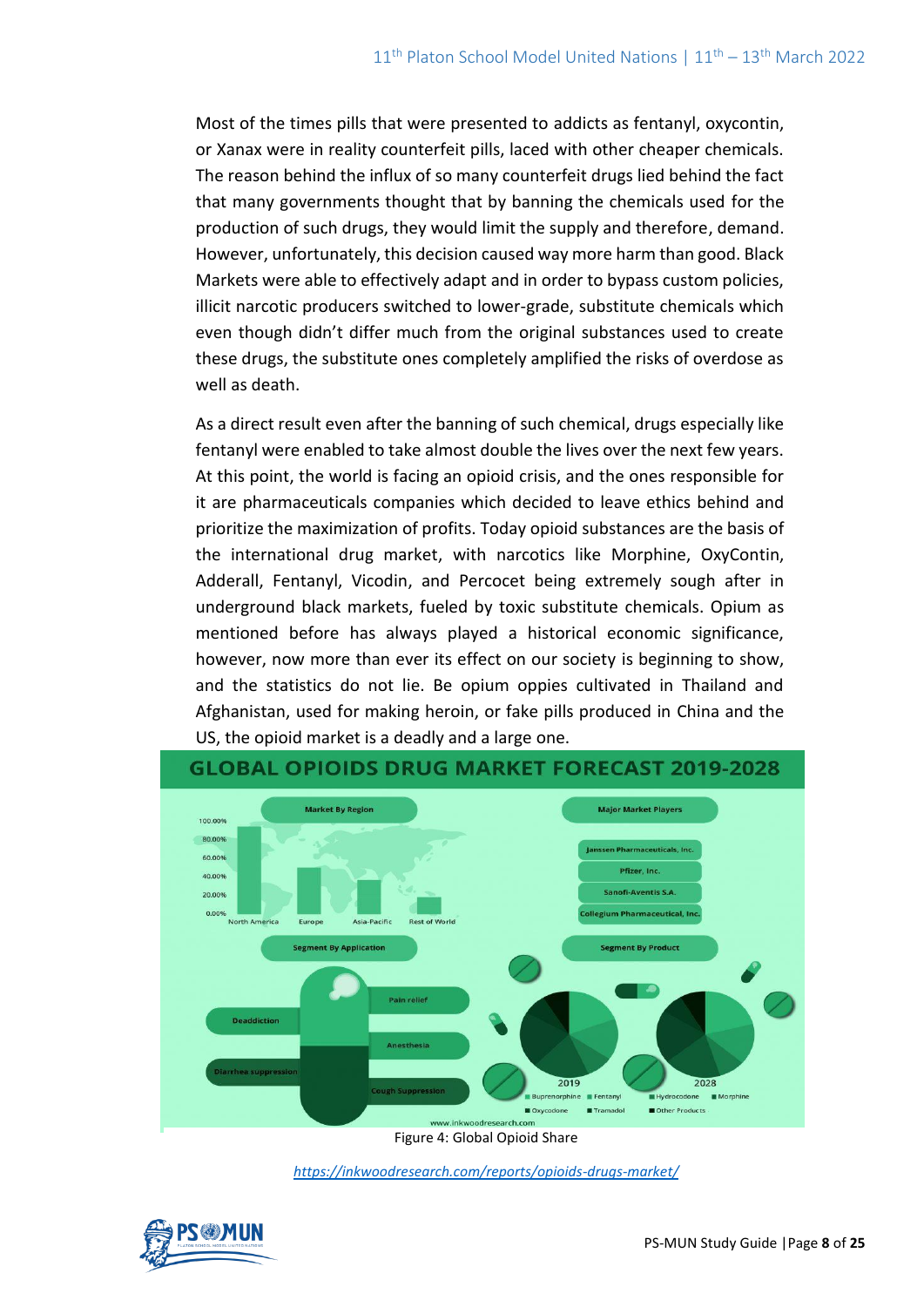All in all, the current Opioid Crisis we are living in is nothing more than the excessive need of the pharmaceutical industry to maximize profits on behalf of human health. Since what started as a simple pain killer patent ended up causing a whole nation to suffer from an opioid pandemic the world has never seen before. Opioids are deadly and so were the actions taken by these companies which knowingly cost millions of human lives, by realizing such medicine to the general public. Even though many major companies were faced with lawsuits, the people responsible for the opioid crisis have never been faced with justice and no changes have been, whatsoever, in order to prevent something similar from repeating in the near future.

As of right now, the USA's FDA continues to approve medicines of questionable quality and safety, whereas pharmaceuticals still continue pressing doctors into prescribing their products. Companies like Novartis have gone as far as bribing doctors and other staff members in hospitals in order to prescribe their medications. In layman's terms, corruption plays an instrumental role in the issue at hand and so do the pharmaceutical companies which continuously take advantage of the legal loopholes in their industry.

#### Healthcare Systems

Healthcare has been the one affected the most since it had to deal with the aftermath of an issue created. Healthcare has experienced multiple waves of opioid incidents since the beginning of the crisis in the 1990s, however, in the past few years' hospitals have been severely outpaced by rising opioid cases. However, now more than ever, our healthcare systems are not only tested to their breaking point by opioid waves, but also the Covid-19 pandemic has severely complicated the situation inside of hospitals and other institutions.

#### Covid-19

In light of the pandemic, hospitals were called upon to adapt to the situation and assign all their resources towards fighting the pandemic. Despite their efforts, healthcare was unable to cope with the pandemic's rising cases worldwide, thus, lockdown measures forced multiple patients to remain in their houses, devoid of any help. This was detrimental for opioid addicts, who sought happiness during times of quarantine in drug abuse. Yet, the worst part is that patients suffering from OUD were not able to get the help they were in desperate need of, due to hospitals being too focused on fighting the pandemic. With hospitals being filled to the brim with Covid-19 patients and having to overwork their staff just to cope with the pandemic, it is obvious that they were unable to provide the help needed to any other patients, including addicts. This seriously affected the residents of multiple member states, who were left hopeless with no institutions to reach out to for help. In simple terms,

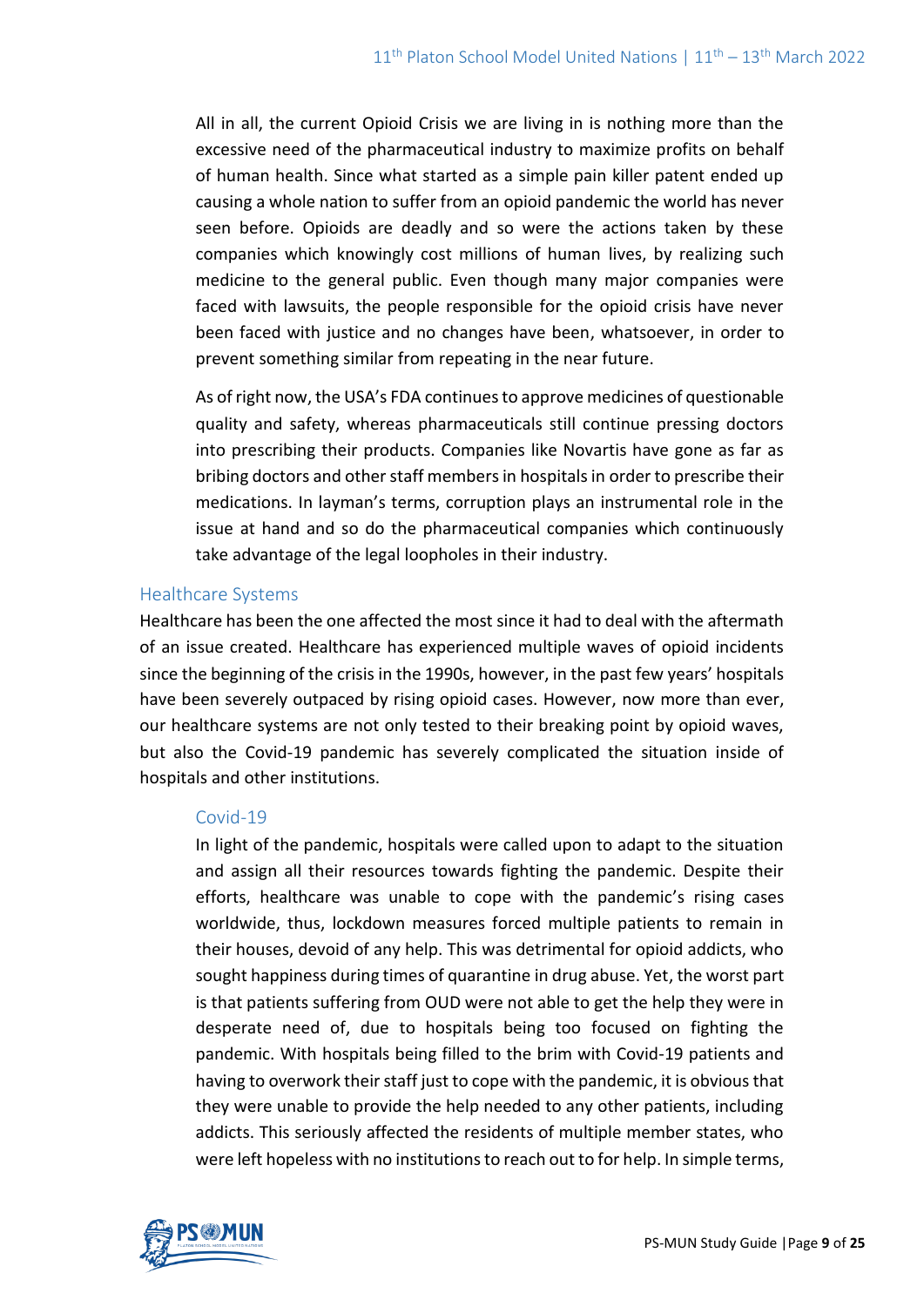the Covid-19 pandemic helped outline two major issues with the first being that we need to revise the way our hospitals' function and pace with rising amounts of patients, and the second being that there are no institutions rather than hospitals offering help to addicts.

Overworked healthcare institutions were unprepared for the pandemic, but also unprepared to provide any sort of help to patients who were not suffering from coronavirus. In some nations with fewer Covid cases, institutions were able to cope and equally provide help. However, nations like Italy, China, Spain, and the USA which were detrimentally affected by the pandemic, we're unable to do so. However, despite the effect of Covid-19 on healthcare systems, many problems have arisen in the past few years, which again makes critically question the functionality of these systems.

#### Social stigma

OUD Patients are more than often victims of social stigmatization and unfortunately, this stigma follows them when they also decide to seek help for their issues. It has been reported on multiple occasions that patients have been rejected treatment or general service in such institutions since they don't suffer from an actual "illness", instead they are characterized as "addicts". This phenomenon has been noticed in nations that have been strongly affected by the opioid crisis, with a prime example being the US. However, this stigmatization following these people around is completely detrimental to their psychological health, and in most cases encourages further substance abuse.

The negative attitude of professionals towards such people as well therapeutic processes like MOUD, which effectively help tackle OUD can be noticed. MOUD, as already mentioned, is a treatment for Opioid Use Disorder (OUD) which by providing the patient with Methadone, Buprenorphine, and naltrexone, which are scientifically safer options in comparison to the commercially available opioids, offer the patient a chance to become socially functional again, as well as slowly yet effectively move away from their past of drug use. Yet again MOUD is seen negatively in many healthcare institutions, simply many believe that by providing an addict with more drugs, you simply fuel his addictions, which is completely false.

The general stigma, especially in healthcare, comes from a general great lack of training. In many nations, a mere low number of professionals have been sufficiently trained to prescribe MOUD, yet the ones who do, are seen in a negative light by their co-workers. Stigma is a large obstacle when it comes to tackling the issue at hand, since it doesn't allow for the patient to seek help nor to ask for it. Stigma regarding opioids and their users not only deprives

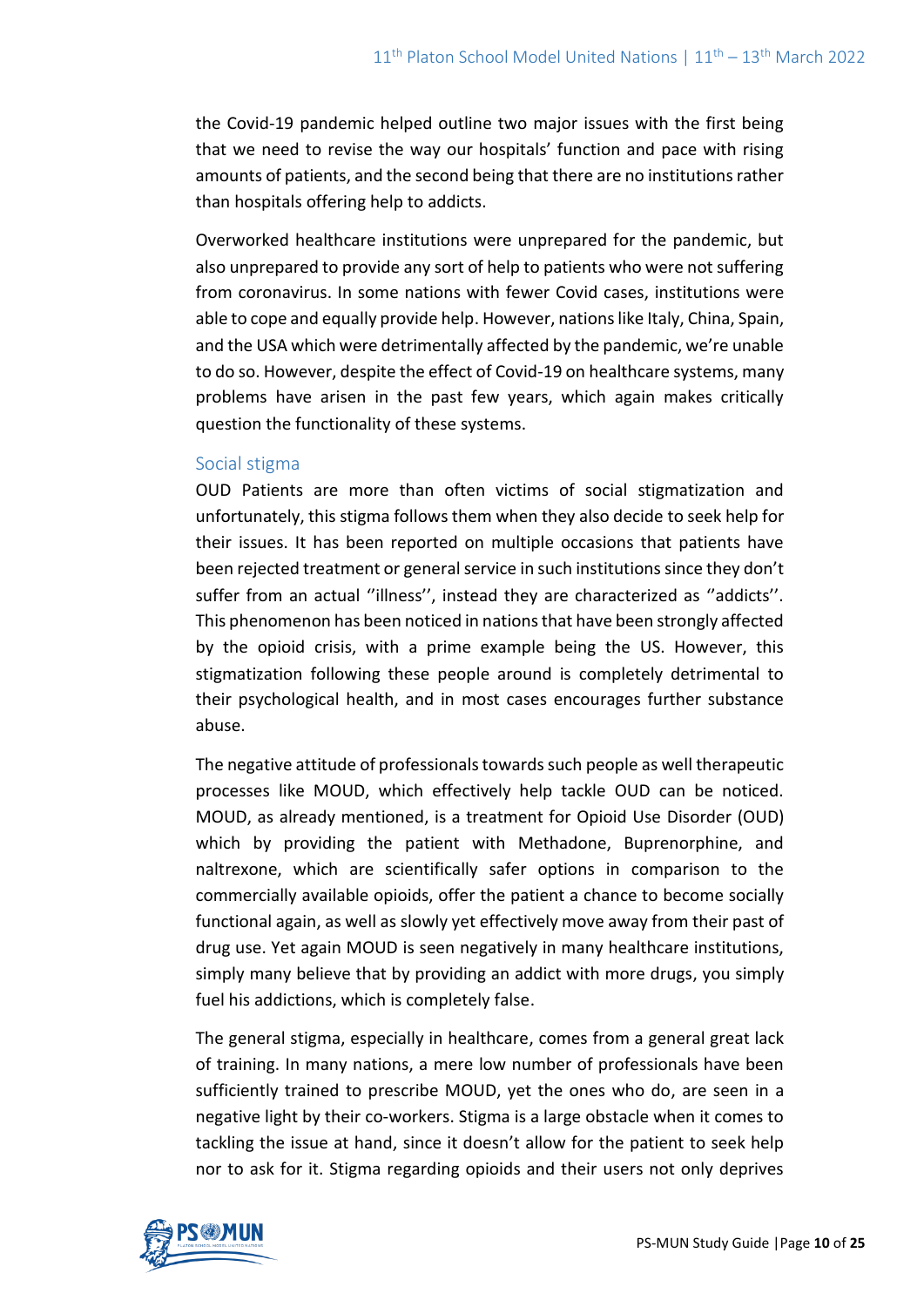users of social freedom and social rights but rather also hinders efforts when it comes to rehabilitation and other therapies. Stigma and lack of overall education spread false stereotypes, with one of the most famous ones being that a user needs to completely be deprived of his substances in order to be able to recover or that medicine should be a last resort. In this case, both claims couldn't be false and further from the reality. Stigma plays a major role in the way our society treats such people; however, it also influences the healthcare sector.

### Vulnerability & Ignorance

Another issue of the current healthcare systems is that they are simply vulnerable. Pharmaceuticals which altogether consist of billions of dollars in net worth are simply entitled to doing whatever they wish to do. This not only includes controlling prices, creation of cartels, and oligopolies in markets, it also includes the fact that pharmaceuticals can have any sort of drug they produced approved and then afterward distributed to the public with zero to no concern about public health. Due to their large capital through bribes, they are able to influence the healthcare sector into promoting products, which like in the case of OxyContin or even Percocet were completely detrimental for human health. This shows not only the vulnerability of the healthcare sector when it comes to influential pharmaceutical firms but also the corrupt and vague structure of such systems, which allows for opioids to be overprescribed and for millions to suffer as a result.

Governments simply in most cases do not intervene and simply allow for the billion dollars companies to influence markets, by simply controlling the drugs prescribed. Pharmaceuticals profit of people's pain, yet even until today no legal actions have been taken, and people's suffering has been simply bought back with money, something these companies can spare. In addition to the above, healthcare systems lack specialists in OUD recovery, as well as access to any treatment whatsoever.

It is not uncommon that in multiple nations, people do not have access to MOUD treatments options, or specialists who can prescribe such medicine. The healthcare systems we have implemented are vulnerable to pharmaceuticals, social stigma, as well as the overall lack of experience, training, and specialization. All of the above allow for the opioid crisis to keep tormenting societies as a whole and ripping apart nations both socially and economically.

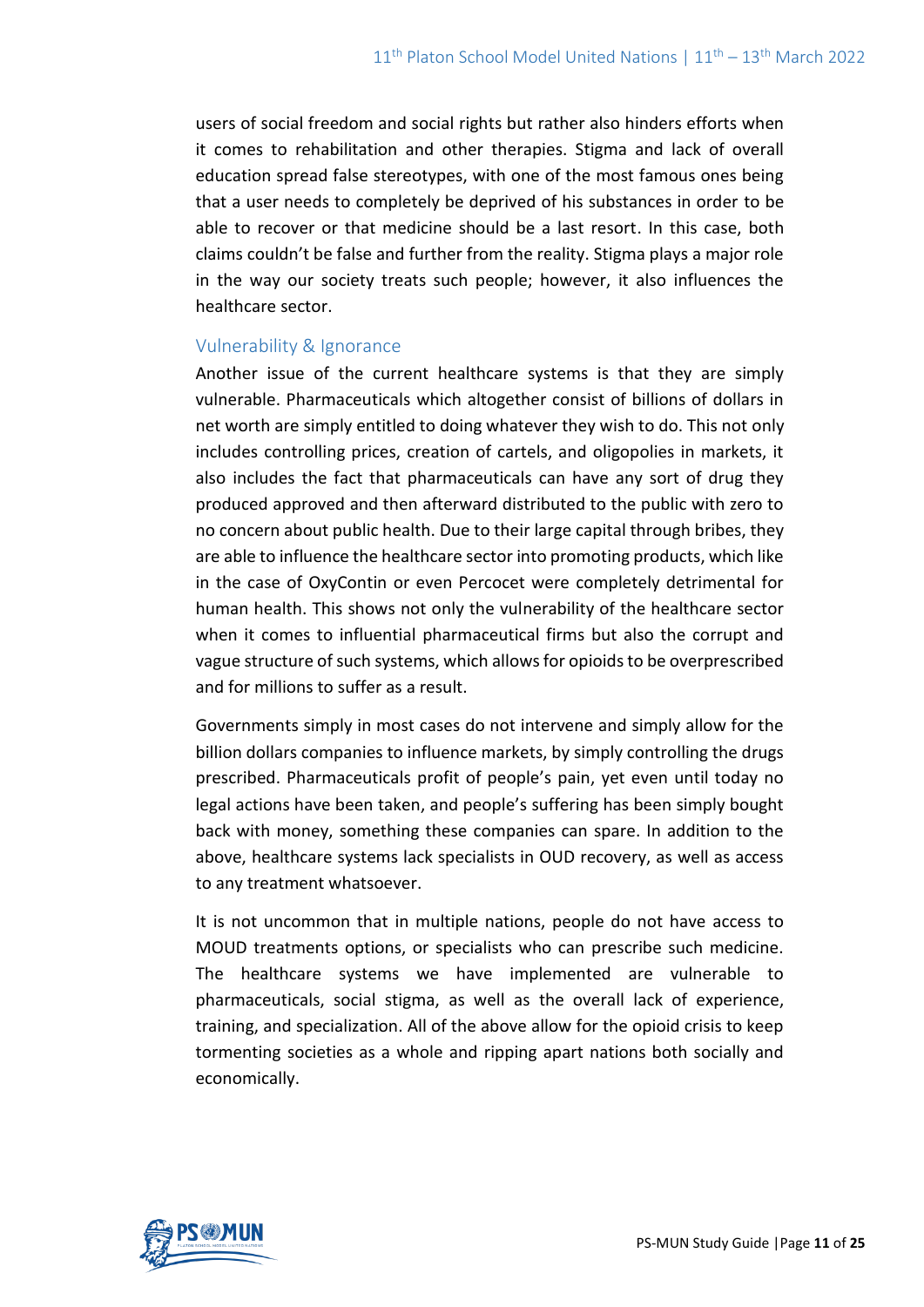### Economic Effects

The Opioid Crisis has had tremendous economic effects, due to a variety of reasons. Yet most notably the opioid crisis has cost governments worldwide millions if not billions. The tackling of the opioid crisis has been costly, yet still mostly ineffective. Nations have spent billions on strengthening police forces in order to prevent chemicals used for the production of opioids, as well as narcotics from entering their nations. In addition to the above, many





*[https://altarum.org/news/economic-toll-opioid-crisis-us-exceeded-1-trillion-2001.](https://altarum.org/news/economic-toll-opioid-crisis-us-exceeded-1-trillion-2001)*

nations have spent millions on rehabilitation facilities, which treat patients with the MOUD treatment, yet most of the capital spent goes towards protective measures, rather than measures preventing patients from becoming addicted. Lost productivity due to the side effects of substance abuse, as well absenteeism can tremendously affect an economy, especially in the manufacturing sector, since when a nation is deprived of its labor force, supply has to drop, whereas demand remains at the same level. As a result, prices dramatically rise, and the standard of living drops, as people are able to afford the things they used to. As it can be imagined, this is the worst-case scenario for any economy, and especially the ones extremely dependent on their labor forces, thus drug addiction can be extremely detrimental to any developing economy.

Again, as it can be noticed in the graph above, opioid addiction is costly both socially and economically, costing nations in the last two decades over 1 trillion US dollars. Economically speaking, patients suffering from OUD cannot be

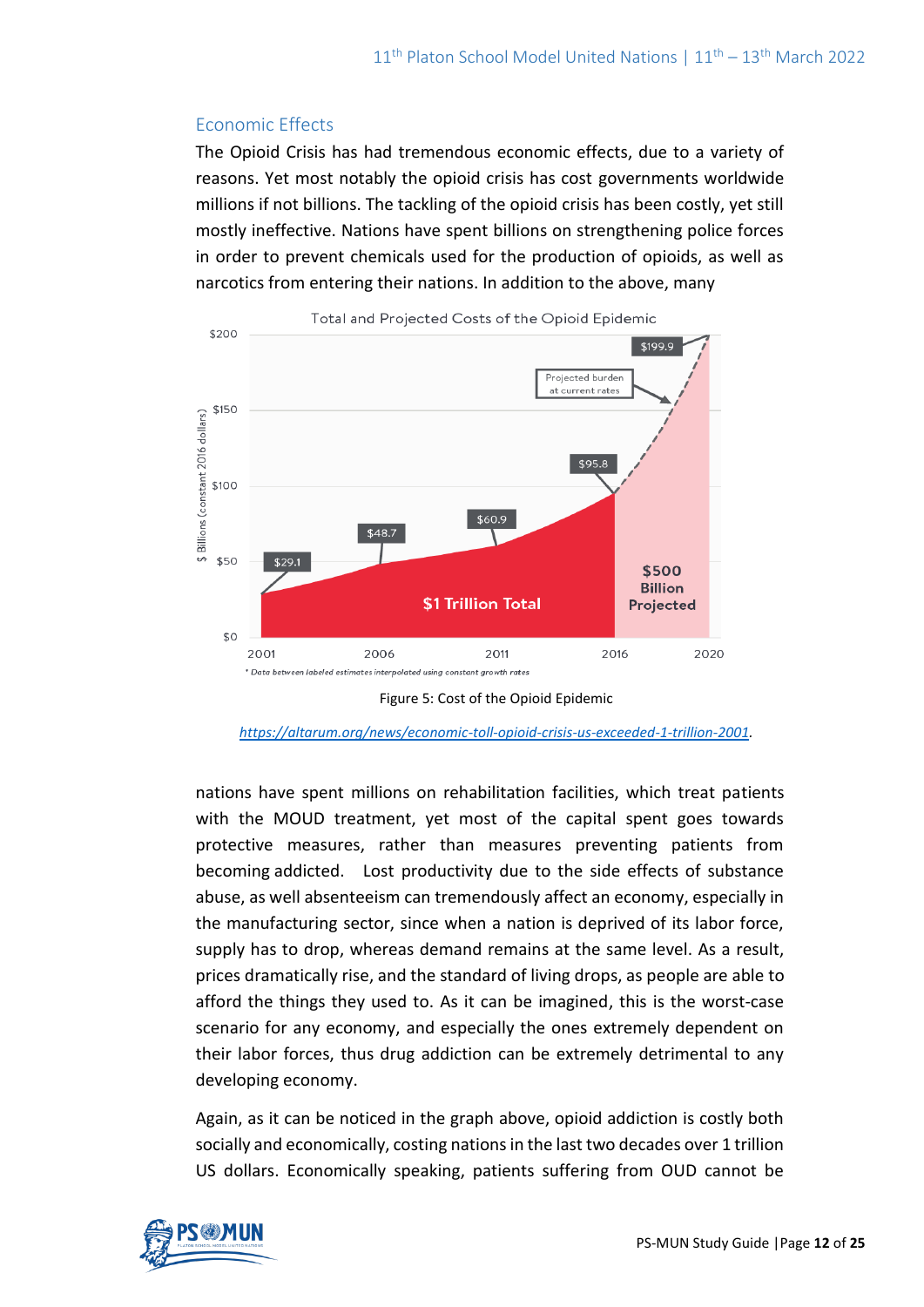economically functional, meaning that they cannot work nor provide to the society economically, hence the economy begins to lose work force, and as direct result capital. The epidemic of opioids has been a financial disaster and it yet even after costing governments over 1 trillion, this issue has still not been effectively tackled. Even after resulting in the severe downgrading of multiple cities which became havens for opioid narcotics, and even after the multiple lawsuits filed against pharmaceuticals, states do not recognize that their own healthcare and pharmaceuticals are the root of the issue at hand.

Strengthening healthcare is not enough. Healthcare systems need to undergo a full reform and revision if we wish to tackle all of the above. The Opioid pandemic has simply changed multiple aspects of the world we live in, however, if we truly wish to see economic growth, narcotics such as opioids and their markets shall be tackled. However, at this point it is vital to mention, that since most political figures are stakeholders in big pharmaceutical companies, governments fear reacting, under the impression that by limiting the influence of such companies, their net worth will shrink and hence their economies which are crucially dependent on them will suffer from possible recessions.

### Social Effect

Concluding, the Opioid Crisis has torn societies apart, not economically rather socially. Once responsible fathers and mothers, who provided for their families, became addicted to opioids, thus, completely destroying families. Additionally, the addiction to narcotics is a clear hazard not to all the factors mentioned above, rather to democracy and social equality itself, since patients struggling with OUD are often victims of abuse, disregard, and exploitation. As a result, a large proportion of OUD patients are unable to be socially active, nor care for their families, rather they only help prosper underground black markets and drug rings, just in order to be able to afford one more dosage. A situation truly catastrophic for societies, which is met by a pure lack of interest.

Even before the beginning of this crisis, even back in the 1960s and 50s governments would still take no action to try and care for heroin addicts, by reintegrating them into society. They were simply abandoned by the state that was supposed to protect them. Today, they are abandoned not only by the state but also by the healthcare systems, which simply decided to look the other way. Health and Protection is a right of everyone, and all of us should be applicable for it. However, it is simply ironic to say that we live in a democratic state, or a state which provides, when Opioid Use Disorder patients are simply left out on the streets, and when stigma carried around, does not allow them to seek help or even a job to financially survive.

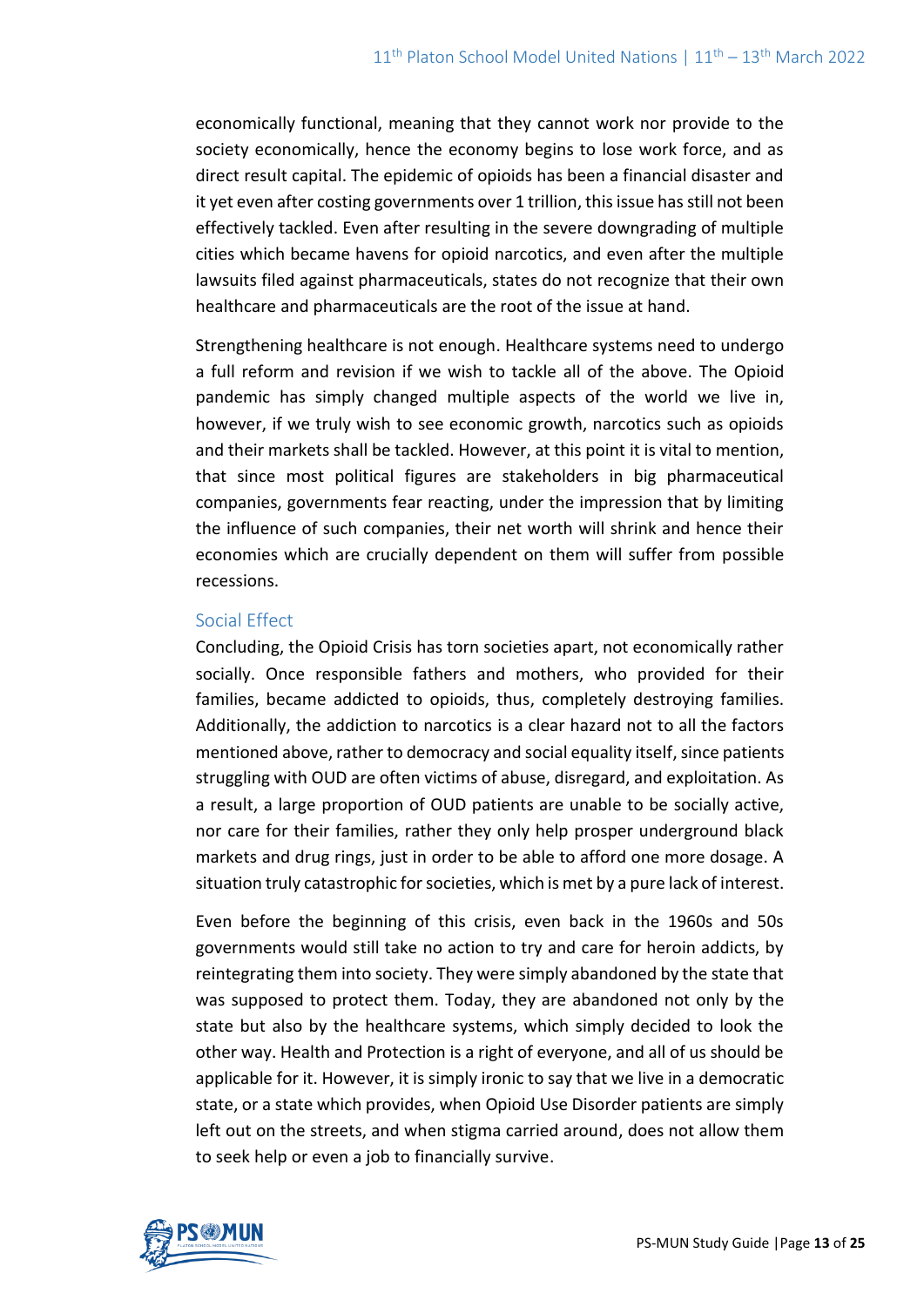#### **Conclusion**

The issue at hand revolves around both economic, social, and humanitarian aspects. However, what shall be understood is that the issue of opioid addiction and strengthening healthcare systems is complex. What was once an issue created by the excessive influence of pharmaceuticals, is now an issue of addiction and black markets. However, the over prescription and overconsumption of opioids still exist, and for that, the healthcare systems are to blame. All of these sections provide different insights into the issue and shall be taken into consideration. However, at this point in time, the world is dealing with the aftermath of the opioid crisis, which as mentioned started long ago.

# MAJOR COUNTRIES AND ORGANIZATIONS INVOLVED

### United Nations Office on Drugs and Crime (UNODC)

The United Nations Office on Drugs and Crime is one of the most involved NGOs when it comes to the issue discussed. More specifically UNODC through the collection of intel mostly on how illicit narcotics enter nations, member states are enabled to impose measures tackling smuggling of illicit drugs. The UNODC has contributed and played an instrumental role in tackling the Afghan route, which is the route used by smugglers to smuggle heroin from Afghanistan into European turf.

Overall, it also plays an advisory role, by proposing measures nations should impose. However, when it comes to healthcare, the UNODC is not allowed by its mandate to intervene, when it comes to domestic healthcare systems. Generally, NGOs cannot really intervene with domestic healthcare systems, since their role is strictly informing and advising. Therefore, their interference would be a violation of their mandate.

### Afghanistan

Afghanistan has served in the past few decades as the world's largest heroin producer. The climate in Afghanistan allows for the cultivation of opium poppies, which are later used by local drug rings and terrorist groups, in order to produce heroin. Afghanistan's regime and lack of legislation as well as corruption have shaped it into a heroin production powerhouse, and through the infamous Afghan route tons of heroin are smuggled in Europe each year. The nation's involvement in the issue is critical since Afghan heroin is the one fueling opioid epidemics globally.

#### Thailand

Likewise, Thailand is another central opium poppy cultivation center, where again drug rings and criminal organizations cultivate opium and through hidden illicit laboratories produce heroin, which they later smuggle to all parts of Asia. Thailand's involvement on the issue is very similar to the one of Afghanistan, the same goes for

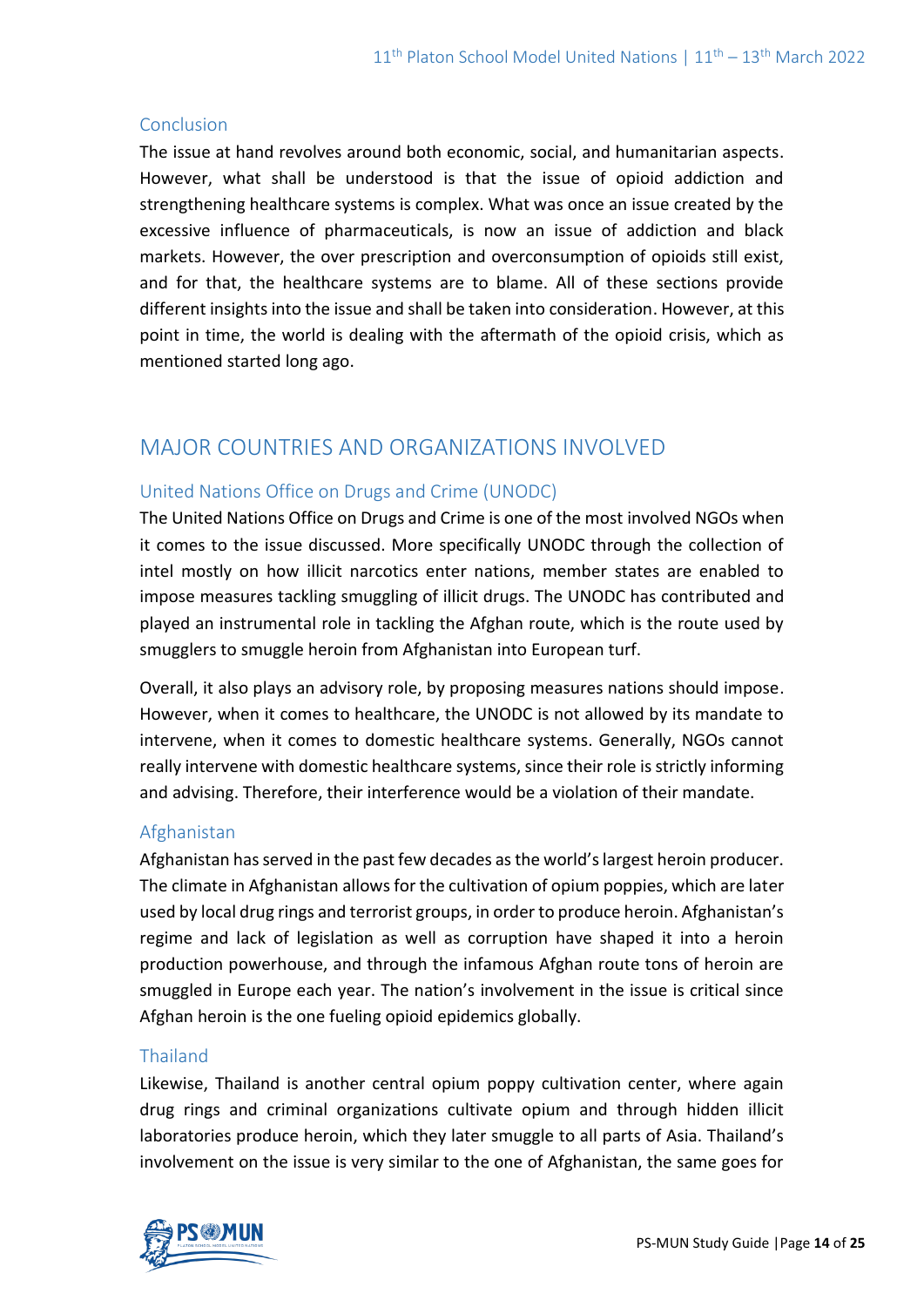its policy. Thailand functions as an Asia heroin center, however, it shall be kept in mind that the only opioid produced there is heroin.

#### Mexico

Similar to Thailand, Mexican criminal organizations have supplied the US with opioids like heroin. In a nation whose climate is very prosperous for opium production, local cartels cultivate the opium poppies, which again in hidden laboratories is turned into the end product of heroin. Mexican drug rings smuggle heroin through the Pacific Ocean into cities like Miami and Los Angeles. Mexico's policy on the issue is similar to the one of Thailand and Afghanistan. Shall be noted again that even though Mexico is infamous for producing a vast variety of narcotics, its largest export happens to be heroin. It shall be noted that Columbia also shares a similar role, being another large heroin producer.

#### United States of America

Undoubtedly the nation with the most involvement on the issue, the United States of America is the one which has been affected the most by the issue at hand. The United States of America is both one of the largest consumers and also the largest producer of opioid pills. Its huge pharmaceutical industry is the one to blame for the opioid crisis which has tormented the nation since the 1990s. In the United States of America, black markets have been formed due to the severe demand for opioids. This demand is met by drug rings trafficking heroin into the nation, or by local criminal organizations which provide the addicts with counterfeit opioid pills, which are laced with substitute lower grade chemicals.

Overall, the United States has taken draconian measures in order to tackle the influx of narcotics into their nations. However, no measures have been taken by the nation in order to limit the power and influence of its pharmaceutical industry, nor has it taken any measures reforming the healthcare system, which is to blame for the current situation. The USA's policy on the issue is complex since pharmaceuticals are very prosperous for its economy, hence the USA is very hesitant when it comes to taking action against these companies. This is why by drawing attention to drug smugglers and blaming them for the opioid crisis, they can draw attention away from the pharma industry. The USA's Food and Drug Administration (FDA) is the one usually responsible for approving drugs and other products, yet the FDA has completely failed in preventing opioids from being approved, even though they contained enormous concentrations of opium per milligram.

Generally, it is safe to say that the USA's government bodies like the FDA are greatly influenced by pharmaceutical companies, which is an issue that shall be tackled. It is completely unreasonable and an overall hazard to democracy to allow for companies to influence the way a society functions.

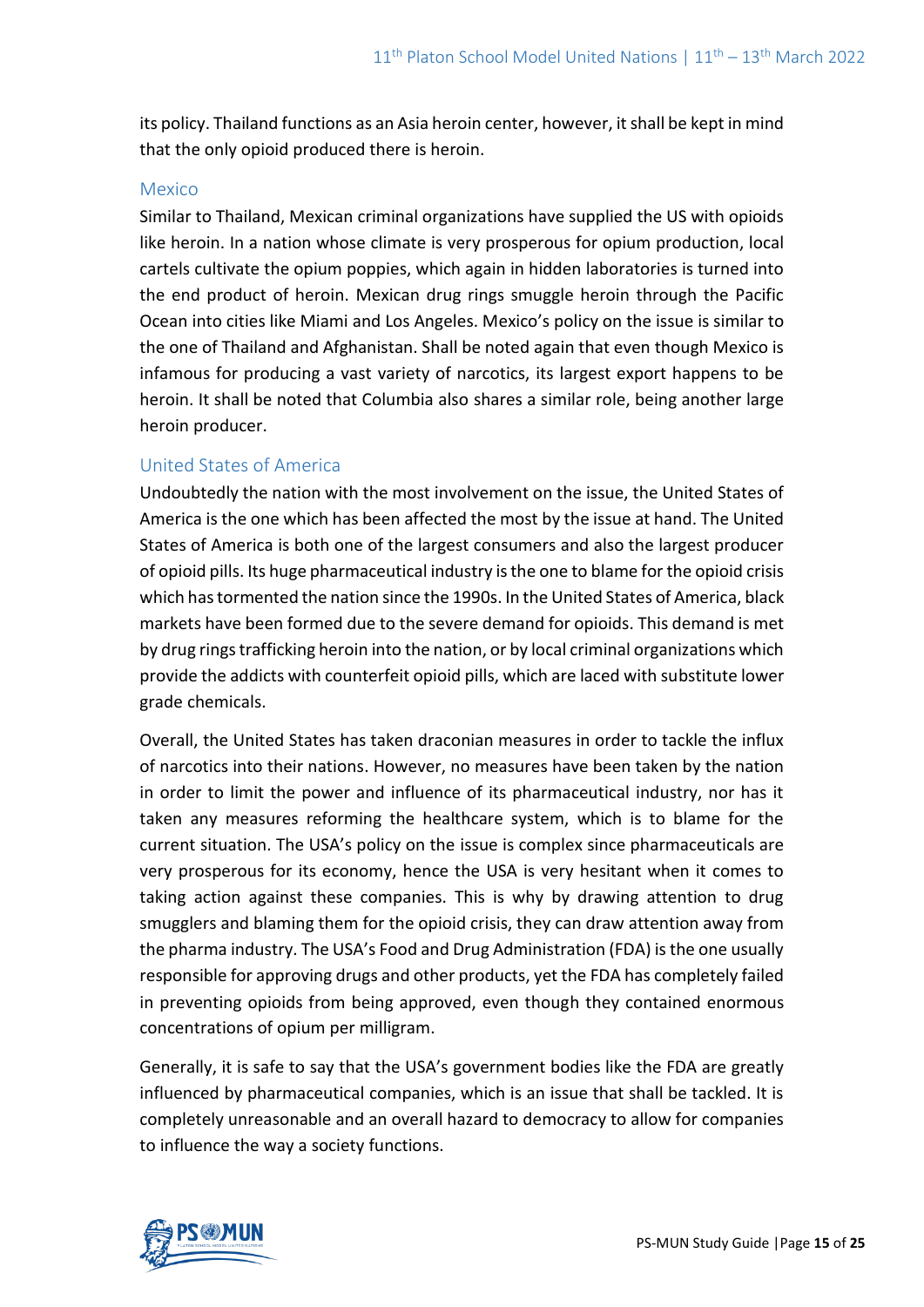#### Germany

European Nations are not majorly involved in the issue; however, they are mostly affected by the influx of opioids into their nations, with the most commonly consumed opioid being heroin, which is smuggled into Europe directly from Afghanistan. Nations like Germany have proposed initiatives tackling the smuggling of such narcotics. In addition to the above, they have introduced strict measures when it comes to prescribing opioids, in order to avoid a similar crisis.

However, it shall be noted that in many nations like Germany, healthcare is free, and many social programs exist which help patients with OUD recover. Germany, like most European nations, is entirely in favor of reforms in healthcare systems to avoid addiction. Furthermore, they are also entirely in favor of introducing new means of treatment and creating even more rehabilitation facilities, in order to cure the social stigma. Germany is a representative nation of the European Union's view on the issue since Germany is the largest drug producer in Europe.

| <b>Date of Event</b>            | <b>Description of event</b>                                                                                                                                                |  |
|---------------------------------|----------------------------------------------------------------------------------------------------------------------------------------------------------------------------|--|
| 3400 BC                         | Opium Cultivation is mentioned for the first time in history.                                                                                                              |  |
| 330 BC                          | People of Persia and India are introduced to opium by<br>Alexander the Great.                                                                                              |  |
| 1300                            | Opium is said to be used by soldiers, in order to remain<br>concentrated during fights and not let injuries distract them,<br>a principle which would be noticed later on. |  |
| 1799                            | Opium Purchasing and Trading is banned for the first time in<br>China.                                                                                                     |  |
| 1827                            | The first production of Morphine officially begins in Germany.                                                                                                             |  |
| 18 <sup>th</sup> of March, 1839 | First Opium War between China and England                                                                                                                                  |  |
| 1840                            | Opium Trade between England and the US marks the first<br>taxation of opioids.                                                                                             |  |
| 1856                            | France and England engage in conflicts with China, marking<br>the Second Opium War.                                                                                        |  |
| 1857                            | Opium Act of 1857 was introduced, which aimed at regulating<br>cultivation and manufacturing of Opium.                                                                     |  |

# TIMELINE OF EVENTS

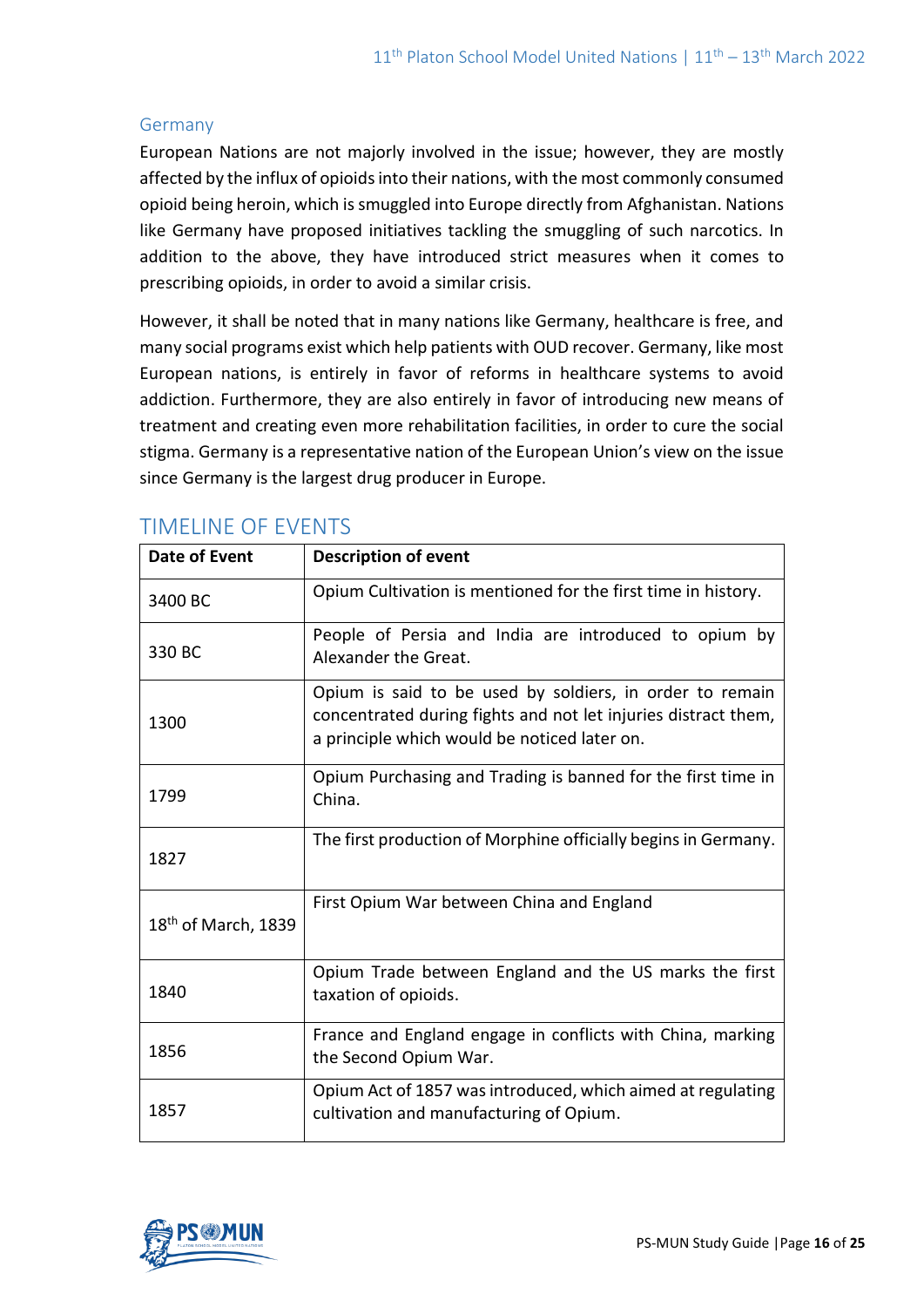| 1874                           | Researcher C.R Wright is the first one to synthesize heroin, by<br>boiling morphine.                                                 |
|--------------------------------|--------------------------------------------------------------------------------------------------------------------------------------|
| 1890                           | Congress commercialized Opium<br>by introducing<br>US.<br>legislations, which would impose taxes on such products.                   |
| 1898                           | Heroin is commercially introduced.                                                                                                   |
| 1903                           | Populations begin to experience heroin addiction.                                                                                    |
| 1905                           | US Congress decides to ban Opium smoking as a result.                                                                                |
| 1 <sup>st</sup> February, 1909 | The International Opium Commission is created and convenes<br>in Shanghai, China.                                                    |
| 1925                           | Following the ban on heroin, black markets are formed in New<br>York City's Chinatown.                                               |
| 1930s                          | Heroin is smuggled from China in the US.                                                                                             |
| 1936                           | Convention for the suppression of illicit traffic in dangerous<br>drugs                                                              |
| 1942-1945                      | During World War 2 opium is used to fuel soldiers, as well<br>used on war prisoner in order to get information out of them.          |
| 1948-1972                      | US Heroin Market begins to thrive in New York under the<br>extreme demand of heroin.                                                 |
| 1953                           | Opium Protocol was created which aimed at reducing the<br>cultivation and distribution of opium.                                     |
| 1972                           | Heroin begins to be exported from Asia's Golden Triangle.                                                                            |
| 1978                           | US agencies, in an attempt to limit the production of Mexican<br>Heroin, begin to spray opium fields in Mexico with agent<br>orange. |
| 1995                           | Asia becomes the largest opioid production center yielding<br>2,500 tons of heroin annually.                                         |
| 1998                           | Fentanyl, another deadly opioid, is approved for commercial<br>distribution.                                                         |
| November 1996                  | Nigeria, Columbia, China, and Mexico are recognized as<br>exporters and producers of opioids.                                        |
| January, 2002                  | OxyContin is created and patented, now ready for commercial<br>distribution.                                                         |

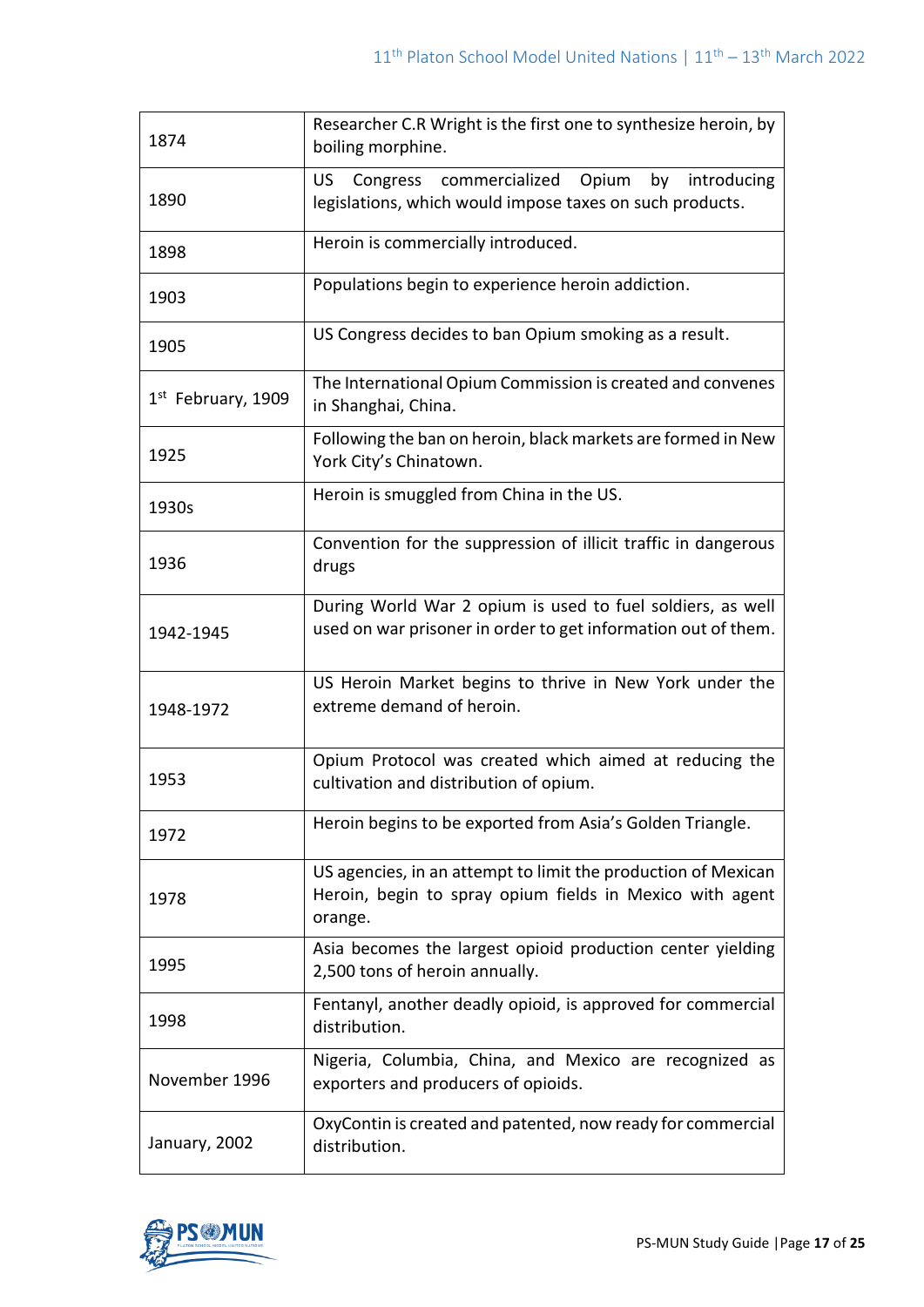| January, 2003                | Purdue Pharma is issued a warning letter by the FDA about<br>the false and misleading advertisement of OxyContin.                                                                                                                 |
|------------------------------|-----------------------------------------------------------------------------------------------------------------------------------------------------------------------------------------------------------------------------------|
| 2010                         | New formulation of OxyContin is approved.                                                                                                                                                                                         |
| 2013                         | Fentanyl and other synthetic opioids begin to rise, and so do<br>overdose rates all across the world.                                                                                                                             |
| April, 2014                  | Treatments for opioid overdoses are approved by the FDA.                                                                                                                                                                          |
| 2015                         | Overdose deaths triple, reaching 33,000 deaths annually.                                                                                                                                                                          |
| 26 <sup>th</sup> April, 2016 | Oxycodone, another addictive opioid, is approved.                                                                                                                                                                                 |
| 2016                         | Centre for Disease Control (CDC) introduces guidelines, which<br>aimed at prescribing non-opioid therapies, or by prescribing<br>lower dosages of short-acting opioids. However, these<br>guidelines would be completely ignored. |
| 2016                         | Former President Barrack Obama asks that the US Congress<br>provides over 1 billion US Dollars in order to combat the<br>domestic opioid epidemic.                                                                                |
| 2017                         | Opioids claim 49,000 lives annually, with 130 American dying<br>from an opioid overdose on a daily basis.                                                                                                                         |
| 2018                         | Former President Donald Trump signs the Support for<br>Patients and Community Act, which aimed at supporting<br>patients suffering from OUD.                                                                                      |

# PREVIOUS ATTEMPTS TO SOLVE THE ISSUE

### War on Drugs

The War on Drugs was an international campaign, which was initially led by the United States of America. The War on Drugs aimed at effectively tackling the international drug trade as well as preventing the abuse of substances. Through operations in multiple nations like Columbia, Mexico, etc. the War on Drugs has tried to tackle the illicit production of opioids like heroin. Overall, more than one trillion US dollars have been invested into the fight against narcotics, however, the results do not reflect the amount of money spent. The War on Drugs is considered by many to be ineffective since it simply focused on tackling trade and foreign narcotic production, rather than tackling smuggling routes and enforcing societal changes in the healthcare sector.

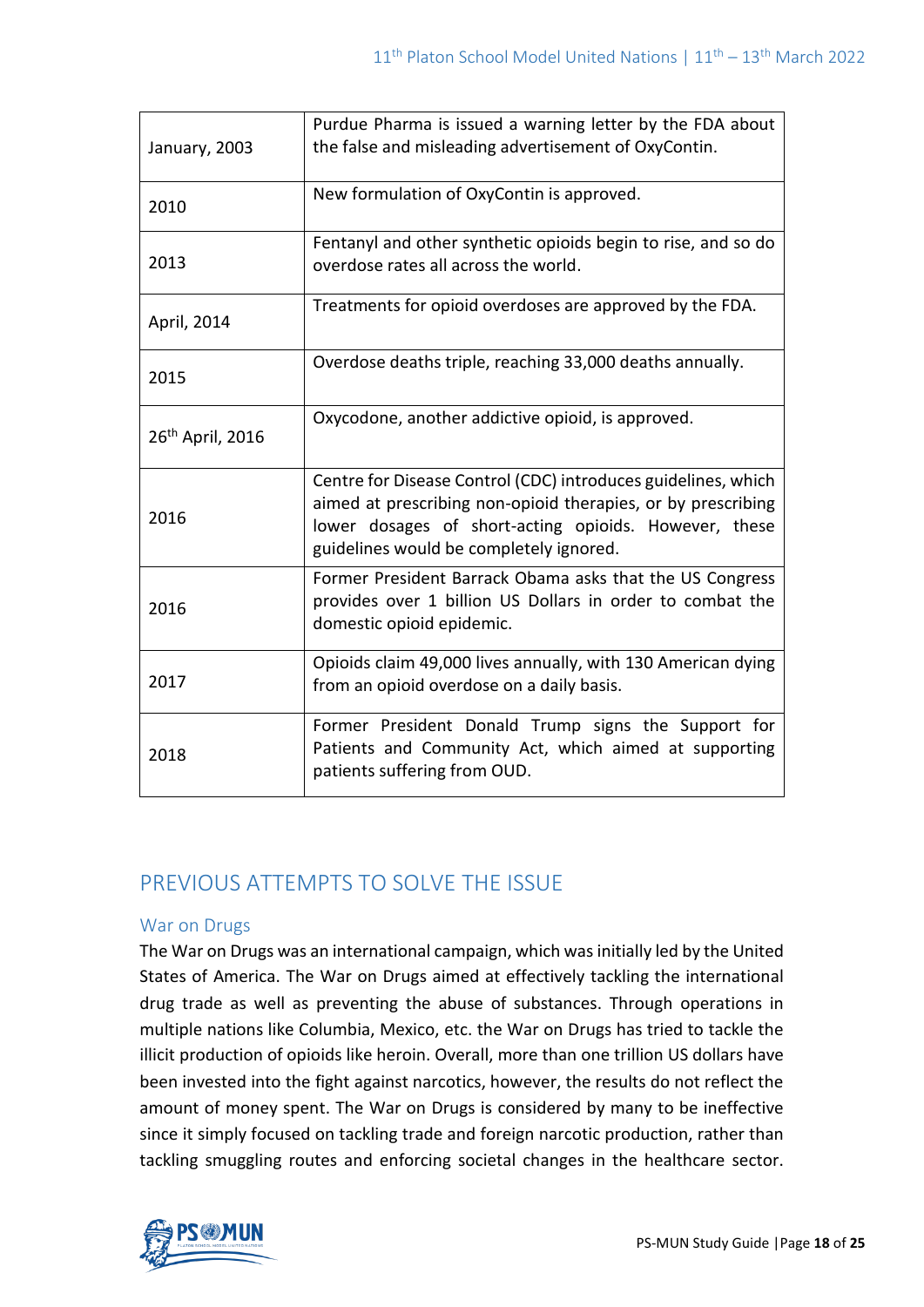Generally, the War on Drugs has been negatively viewed by the public due to the extreme and yet ineffective measures it took.

As an additional result, the War on Drugs has negatively affected the US criminal justice system, as well as endorsed drug-related violence worldwide. Yet, the most ironic part is that the US fails to acknowledge that in order to solve their drug issue, demand needs to be lowered, not supply. It shall be noted that the United States of America is one of the largest opioid consumers globally.

Moreover, the rising addiction and usage rates in the US also further indicate the ineffectiveness of the War on Drugs. However, what shall be taken into consideration is that due to the so-called Balloon Effect, tackling one drug market will simply force the international trade to shift somewhere. This can be attributed to the fact that the drug market is so lucrative. This results in constant shifts, which make these markets even harder to tackle, yet despite all of these constant shifts, markets still remain stable, due to the extraordinary number of suppliers and demand, which can always be met by some supplier if another one gets compromised.



# Median bulk price of heroin per pure gram

*[www.vox.com/2016/5/8/18089368/war-on-drugs-marijuana-cocaine-heroin-meth](http://www.vox.com/2016/5/8/18089368/war-on-drugs-marijuana-cocaine-heroin-meth)*

Concluding, as seen above the stable heroin prices only justify the aforementioned and emphasize the fact that tackling the drug markets is not easy. However, it also leads us to the simple conclusion which is that if we cannot tackle the supply of opioids and other narcotics, then, we can try to tackle the demand.

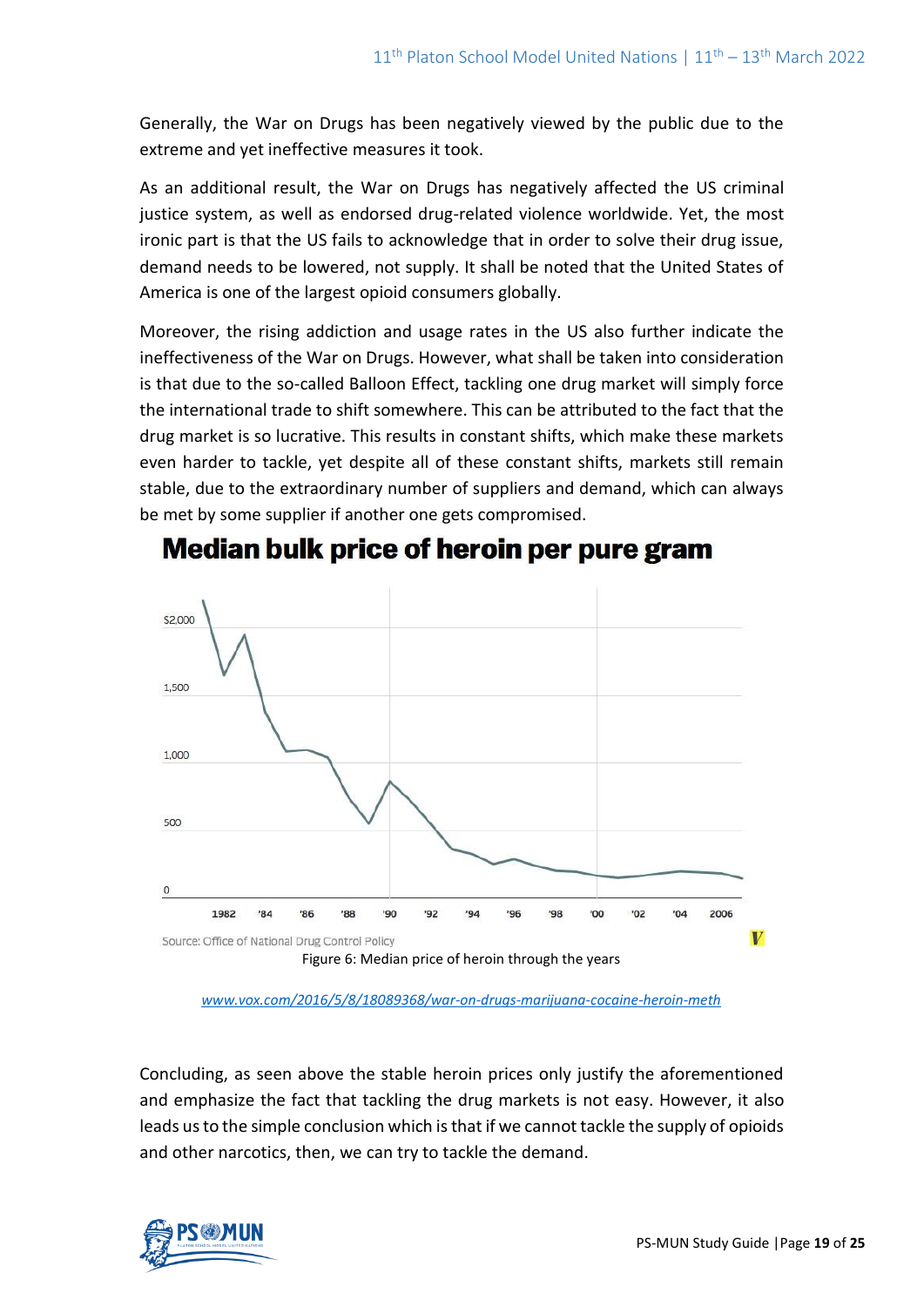#### [ECOSOC Resolution 2006/32 & CND Resolution 62/4](http://www.un.org/en/ecosoc/docs/2006/resolution%202006-48.pdf)

These two resolutions were introduced by the UN's Economic and Social Council and the Commission on Narcotic Drugs, and both aimed to limit international opium supply through cooperation with nations like Afghanistan. However, due to them attracting zero to no attention by any member states, these resolutions simply served as of right now as decorations, never to see the light of global attention again.

# POSSIBLE SOLUTIONS

#### Tackling of Smuggling Routes

A reasonable first step that shall be taken when trying to tackle the issue at hand is the tackling of any smuggling routes. These routes not only fuel local markets with even more narcotics, but they also smuggle chemicals into nations that contribute to the production of counterfeit opioid pills. In addition to the above, routes, like the Afghan Route, bring tons of heroin into Europe, and are the sole suppliers of heroin in such states, thus, tackling them would effectively decrease supply and as a result substance use. Routes like the Afghan Route can simply be tackled through stricter border patrols. Opium-producing nations like Mexico, Thailand, and Afghanistan need to be involved in international efforts, which would aim at lowering opium production as well as hindering the distribution and production of opioid narcotics like heroin.

### Reform of current Rehabilitation Facilities

Current Rehabilitation facilities existing in multiple nations are desperately understaffed and underfunded leading to severe oppressive regimes inside of such facilities, with patients having to survive in prison-like conditions. Rehabilitation centers should not encourage the social stigma of OUD as well as any forms of social discrimination towards patients. By reforming such centers, it can be ensured that patients are guided towards the right direction, through correct treatments administered by professionals. New staff needs to be hired and all professionals working in such centers should be adequately trained in order to tackle any possible issues which may arise. The stigma of rehabilitation facilities should become a thing of the past, and patients should be encouraged to visit such centers if they are suffering from possible addiction. Such facilities are of vital importance in order to ensure social and humanitarian protection of such people, but also a truly equal society where others are not left out.

#### Investing in Healthcare

Many member states, due to lack of funds, have completely undermined healthcare in their nations, which resultantly led to hospitals becoming drug centers themselves, where doctors in exchange for cash would falsify prescriptions. Healthcare facilities should be safe for patients to seek help and treatments and likewise to the previous solution mentioned all staff should be met with adequate training. Financially

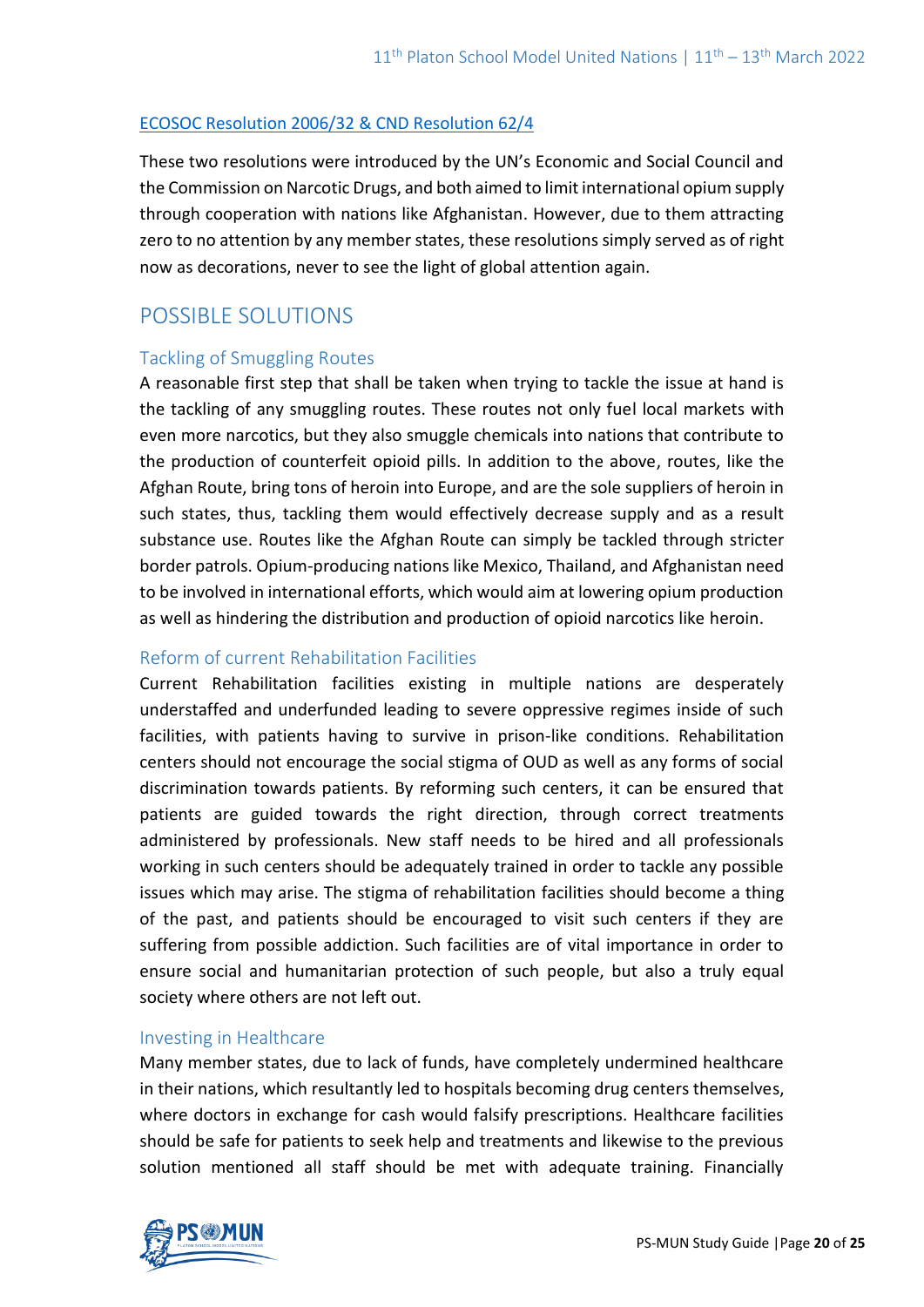investing in healthcare is not only important for the tackling of the society, but also for the economic growth of many nations, since better health is completely tied to better productivity. Healthcare should not be vulnerable to pharmaceutical scandals, and as a last result staff should be led to selling illicit substances, hence, it goes without saying that for the tackling of overall substance abuse, a financial strengthening of healthcare is mandatory.

#### Overseeing Mechanisms

After the opioid crisis of the 1990s healthcare is not able to allow for a similar crisis to reoccur, hence, there should be careful testing when it comes to new medicines entering the market, especially regarding drugs that can have possible side effects. Overseeing governmental or even global mechanisms are crucial in order to ensure that no scandals are taking place, as well as limit the influence of pharmaceuticals on healthcare. These mechanisms will ensure the well-functioning of our healthcare systems, as well as ensure that they are no longer vulnerable. Mechanisms in form of agencies, or even databases can ensure some form of control over such institutes.

### Switching to non-opioid drugs

Opioids are deadly and can only further assist in rising addiction rates, hence, one of the most important solutions to the issue would be to simply avoid using opium-based medicine, by rather switching to non-opium drugs. Introducing measures partially encouraging a switch to non-opium-based medicine (through financial motives) could be applicable to the issue at hand.

#### Legislation

Companies under normal circumstances should be held accountable for the actions they take, even if these actions cause worldwide narcotic pandemics, the ones responsible should be held accountable. However, in the case of modern legislative systems, this is not the case. Companies are simply able to fight off any possible lawsuits due to their unprecedented high capital which allows them to afford all sorts of legal protection. Pharmaceuticals should not be able to influence the healthcare sector in the way they do, nor should they be able to completely control markets and medicine used. These legal rabbit holes allowing companies to constantly avoid legal action should be effectively tackled. Legislative measures are of great importance if we truly wish to prevent another opioid crisis from taking place. Hospitals need to stop overprescribing opioids and pharmaceuticals need to stop preventing them, this can be achieved through specific legislation and guidelines.

### Infrastructure (Building Rehabilitation Facilities)

It is not uncommon that a nation may completely lack any rehabilitation facilities or even available treatment for Opioid Use Disorder. As a result, patients are forced to survive on their own with no one to whom to seek help from. Rehabilitation facilities need to be accessible to everyone since it is a fundamental human right to have access

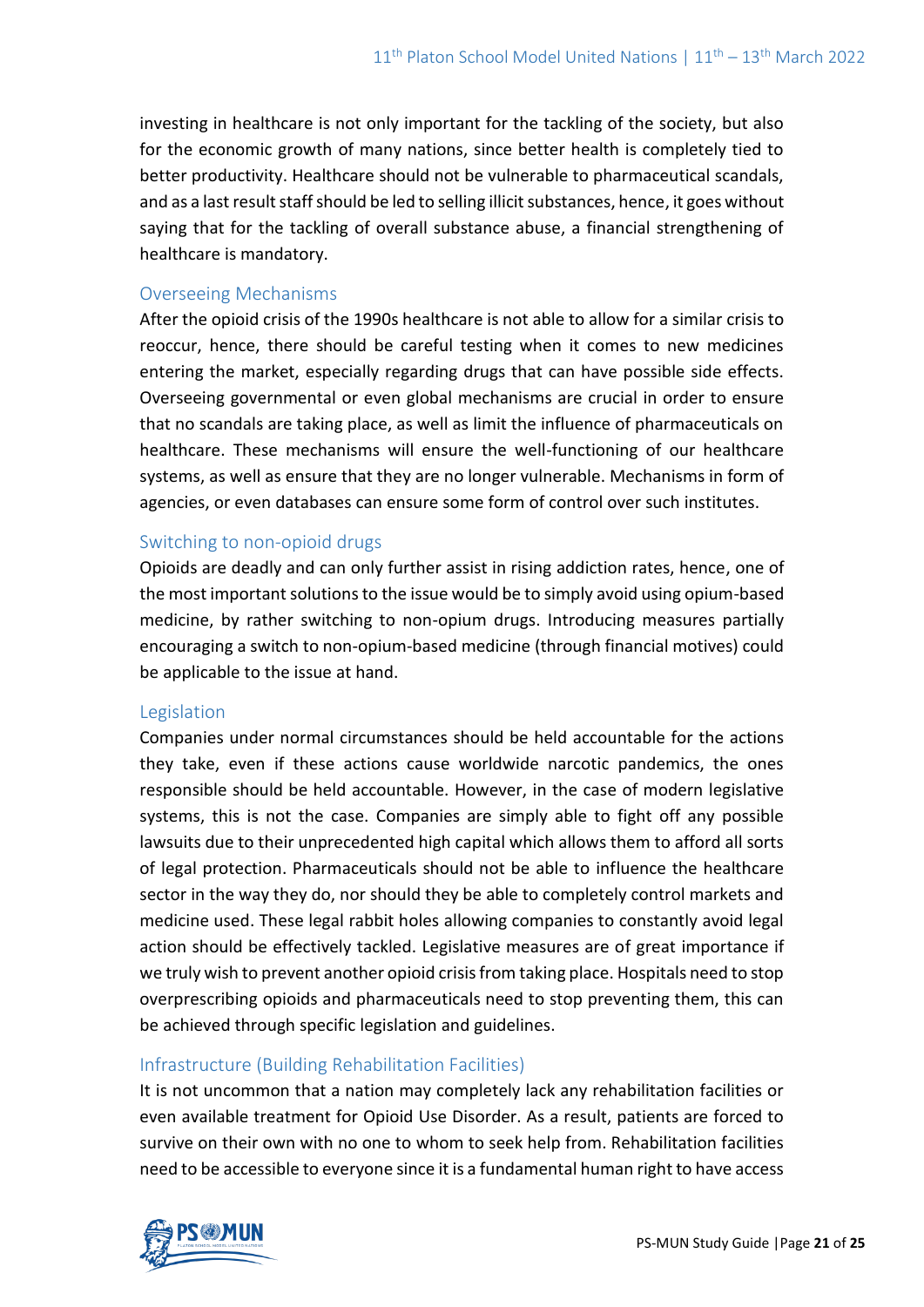to health. Rehabilitation facilities are the ones specialized in dealing with issues of addiction, hence their existence in a healthcare system is of vital importance if a nation wishes to lower both use rates and addiction rates. By creating credible and trustworthy facilities, patients can be relieved of any social stigma, which could prove to be instrumental when it comes to strengthening healthcare.

### Stigma & Social Awareness

When it comes to addiction and disorders like OUD or even anything revolving around these things, a social stigma is apparent. People do not want to be associated with working close to addicts, with being an addict, or even knowing one, as a result being an OUD patient, instantly marks you negatively and people tend to view such people differently since they are preoccupied with false stereotypes regarding addicts. Social awareness is unfortunately scarce when it comes to the issue, with extreme amounts of discrimination towards such people being noticeable both inside and outside of the healthcare sector. People simply tie the idea of being addicted to narcotics, to being a criminal, a thief, or even a drug dealer themselves, as a result, addicts are denied care or help. This is a clear violation of human rights, simply because you cannot refuse a patient healthcare, just because he suffers from addiction, nor allow healthcare workers to be socially biased when it comes to treating such patients. Overall, this calls upon social awareness. People should be informed of the dangers of addiction as well as on how to actually help someone suffering from it. By understanding the issue at hand and comprehending how it could simply be anyone, who could fall victim to the addictive properties of opioids, we can truly help such people remove all social stigma of their minds and allow themselves not only to be socially functional but also safely seek help when they need it.

### BIBLIOGRAPHY

Al Jazeera. "US Judge Rejects Sweeping Purdue Pharma Opioid Settlement." *Drugs News | Al Jazeera*, Al Jazeera, 17 Dec. 2021, [www.aljazeera.com/news/2021/12/17/us-judge-rejects-sweeping-purdue-pharma](http://www.aljazeera.com/news/2021/12/17/us-judge-rejects-sweeping-purdue-pharma-opioid-settlement)[opioid-settlement.](http://www.aljazeera.com/news/2021/12/17/us-judge-rejects-sweeping-purdue-pharma-opioid-settlement)

Assistant Secretary of Public Affairs (ASPA). "What Is the U.S. Opioid Epidemic?" *HHS.gov*, Https://Plus.google.com/+HHS, [www.hhs.gov/opioids/about-the](http://www.hhs.gov/opioids/about-the-epidemic/index.html)[epidemic/index.html](http://www.hhs.gov/opioids/about-the-epidemic/index.html) .

*Background - Oxycontin Diversion and Abuse*, [www.justice.gov/archive/ndic/pubs/651/backgrnd.htm](http://www.justice.gov/archive/ndic/pubs/651/backgrnd.htm) .

Beckman, Abigail. "Millions in Opioid Crisis Settlement Dollars Could Reach El Paso County. Is It Enough to Stop the Rise in Heroin and Fentanyl Deaths?" *Colorado Public* 

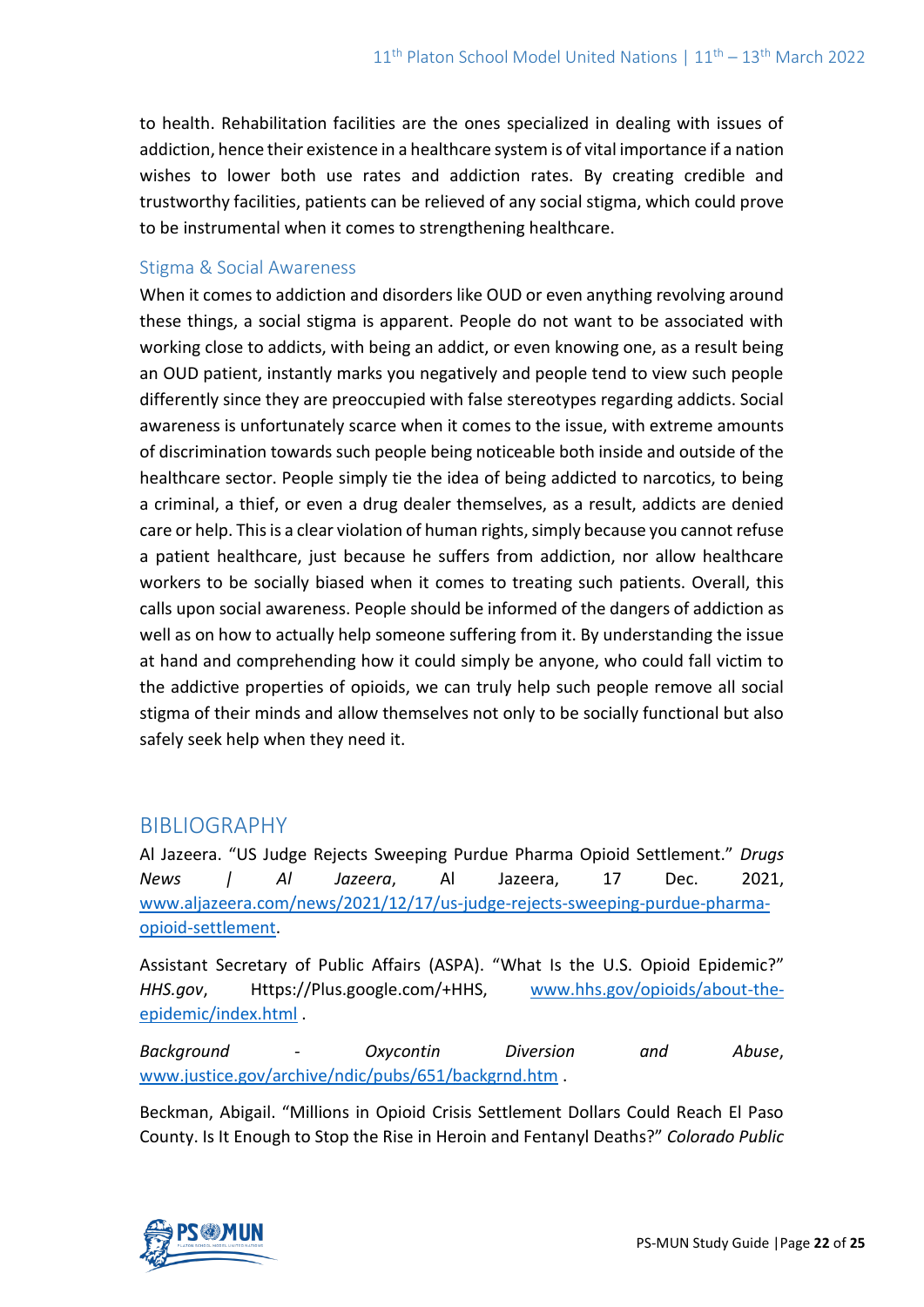*Radio*, Colorado Public Radio, 15 Dec. 2021, [www.cpr.org/2021/12/15/opioid-crisis](http://www.cpr.org/2021/12/15/opioid-crisis-settlement-el-paso-county-coroner/)[settlement-el-paso-county-coroner/](http://www.cpr.org/2021/12/15/opioid-crisis-settlement-el-paso-county-coroner/) .

Bertha K. Madras, N. Jia Ahmad. "Improving Access to Evidence-Based Medical Treatment for Opioid Use Disorder: Strategies to Address Key Barriers within the Treatment System." *National Academy of Medicine*, 29 Apr. 2020, nam.edu/improving-access-to-evidence-based-medical-treatment-for-opioid-usedisorder-strategies-to-address-key-barriers-within-the-treatment-system/ .

*Bloomberg.com*, Bloomberg, [www.bloomberg.com/news/features/2021-09-](http://www.bloomberg.com/news/features/2021-09-01/sackler-family-exits-bankruptcy-trial-over-purdue-pharma-s-oxycontin) [01/sackler-family-exits-bankruptcy-trial-over-purdue-pharma-s-oxycontin](http://www.bloomberg.com/news/features/2021-09-01/sackler-family-exits-bankruptcy-trial-over-purdue-pharma-s-oxycontin) .

Butanis, Benjamin. "Signs of Opioid Abuse." *Johns Hopkins Medicine, Based in Baltimore, Maryland*, 27 Aug. 2018, [www.hopkinsmedicine.org/opioids/signs-of](http://www.hopkinsmedicine.org/opioids/signs-of-opioid-abuse.html)[opioid-abuse.html](http://www.hopkinsmedicine.org/opioids/signs-of-opioid-abuse.html) .

Center for Drug Evaluation and Research. "Opioid Timeline." *U.S. Food and Drug Administration*, FDA, [www.fda.gov/drugs/information-drug-class/timeline-selected](http://www.fda.gov/drugs/information-drug-class/timeline-selected-fda-activities-and-significant-events-addressing-opioid-misuse-and-abuse)[fda-activities-and-significant-events-addressing-opioid-misuse-and-abuse](http://www.fda.gov/drugs/information-drug-class/timeline-selected-fda-activities-and-significant-events-addressing-opioid-misuse-and-abuse) .

"Counterfeit Medicine." *European Medicines Agency*, [www.ema.europa.eu/en/glossary/counterfeit-medicine](http://www.ema.europa.eu/en/glossary/counterfeit-medicine) .

"Decrease Opioid Misuse Archives." *NQIIC*, quality.allianthealth.org/topic/decreaseopioid-misuse/ .

DeWeerdt, Sarah. "Tracing the US Opioid Crisis to Its Roots." *Nature News*, Nature Publishing Group, 11 Sept. 2019, [www.nature.com/articles/d41586-019-02686-2](http://www.nature.com/articles/d41586-019-02686-2) .

*Dualdiagnosis.org*, dualdiagnosis.org/infographics/history-of-the-opioid-epidemic/ .

Dutton, Gail. "How Pharma and Academia Are Tackling the Opioid Epidemic." *BioSpace*, BioSpace, 17 Dec. 2021, [www.biospace.com/article/how-pharma-and](http://www.biospace.com/article/how-pharma-and-academia-are-tackling-the-opioid-epidemic-/)[academia-are-tackling-the-opioid-epidemic-/](http://www.biospace.com/article/how-pharma-and-academia-are-tackling-the-opioid-epidemic-/) .

"Economic Burden of Illness in Opioid Use Disorder (OUD) and Medication-Assisted Treatments." *AJMC*, [www.ajmc.com/view/economic-burden-of-illness-in-opioid-use](http://www.ajmc.com/view/economic-burden-of-illness-in-opioid-use-disorder-oud-and-medication-assisted-treatments)[disorder-oud-and-medication-assisted-treatments](http://www.ajmc.com/view/economic-burden-of-illness-in-opioid-use-disorder-oud-and-medication-assisted-treatments) .

"Economic Toll of Opioid Crisis in U.S. Exceeded \$1 Trillion since 2001." *Altarum*, 14 Sept. 2020, altarum.org/news/economic-toll-opioid-crisis-us-exceeded-1-trillion-2001 .

Ellis, Mary Ellen. "Drug Overdose: Definition, Treatment, Prevention, and More." *Healthline*, Healthline Media, 25 Feb. 2020, [www.healthline.com/health/drug](http://www.healthline.com/health/drug-overdose#risk-factors)[overdose#risk-factors](http://www.healthline.com/health/drug-overdose#risk-factors) .

*Fentanyl: The next Wave of the Opioid Crisis*, [www.govinfo.gov/content/pkg/CHRG-](http://www.govinfo.gov/content/pkg/CHRG-115hhrg25507/html/CHRG-115hhrg25507.htm)[115hhrg25507/html/CHRG-115hhrg25507.htm](http://www.govinfo.gov/content/pkg/CHRG-115hhrg25507/html/CHRG-115hhrg25507.htm) .

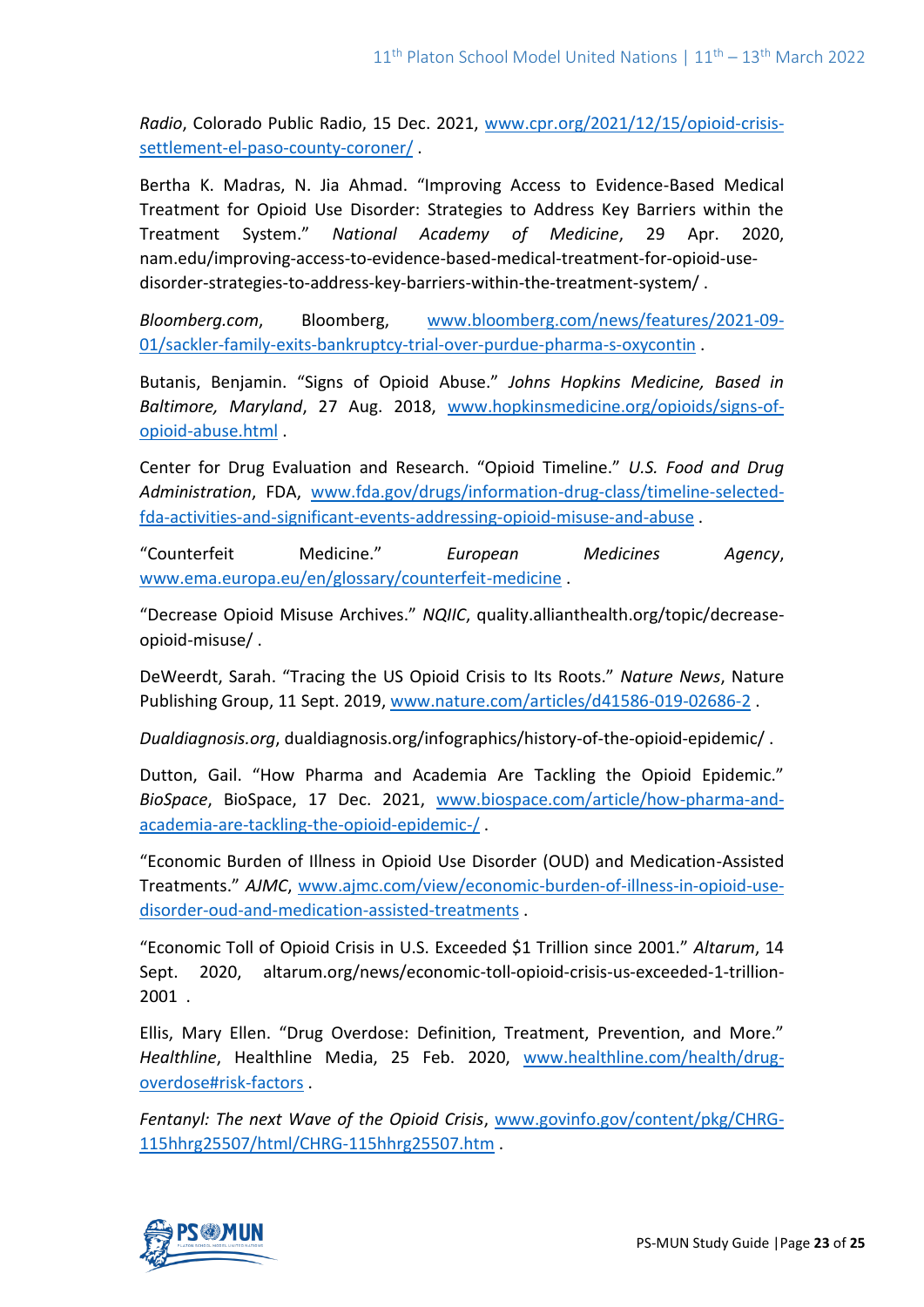Frostenson, Sarah. "The Risk of a Single 5-Day Opioid Prescription, in One Chart." *Vox*, Vox, 18 Mar. 2017, [www.vox.com/2017/3/18/14954626/one-simple-way-to-curb](http://www.vox.com/2017/3/18/14954626/one-simple-way-to-curb-opioid-overuse-prescribe-them-for-3-days-or-less)[opioid-overuse-prescribe-them-for-3-days-or-less](http://www.vox.com/2017/3/18/14954626/one-simple-way-to-curb-opioid-overuse-prescribe-them-for-3-days-or-less) .

"Global Opioids Drugs Market: Growth, Opportunity, Analysis, Share, Size." *Inkwood Research*, 11 May 2020, inkwoodresearch.com/reports/opioids-drugs-market/ .

"HHS 5-Point Strategy to Combat the Opioid Crisis." *HHS 5-Point Strategy to Combat the Opioid Crisis | National Rural Health Resource Center*, 1 June 2018, [www.ruralcenter.org/resource-library/hhs-5-point-strategy-to-combat-the-opioid](http://www.ruralcenter.org/resource-library/hhs-5-point-strategy-to-combat-the-opioid-crisis)[crisis](http://www.ruralcenter.org/resource-library/hhs-5-point-strategy-to-combat-the-opioid-crisis) .

Hirsch, Ronald. "The Opioid Epidemic: It's Time to Place Blame Where It Belongs." *Missouri Medicine*, Journal of the Missouri State Medical Association, 2017, [www.ncbi.nlm.nih.gov/pmc/articles/PMC6140023/](http://www.ncbi.nlm.nih.gov/pmc/articles/PMC6140023/) .

"History of the Opioid Crisis." *Opium Throughtout History*, cbn.nic.in/html/opiumhistory1.htm .

"How Healthcare Providers Are Fighting the Opioid Epidemic on the Front." *Premier*, 19 Dec. 2021, [www.premierinc.com/newsroom/blog/how-healthcare-providers-are](http://www.premierinc.com/newsroom/blog/how-healthcare-providers-are-fighting-the-opioid-epidemic-on-the-front-lines)[fighting-the-opioid-epidemic-on-the-front-lines](http://www.premierinc.com/newsroom/blog/how-healthcare-providers-are-fighting-the-opioid-epidemic-on-the-front-lines) .

"How Illicit Drug Use Affects Business and the Economy." *National Archives and Records Administration*, National Archives and Records Administration, obamawhitehouse.archives.gov/ondcp/ondcp-fact-sheets/how-illicit-drug-useaffects-business-and-the-economy .

*Integrating Public Health and Health Care Strategies to ...* journals.lww.com/jphmp/Fulltext/2019/05000/Integrating\_Public\_Health\_and\_Heal th Care.2.aspx.

"Is Covid-19 Fueling the next Opioid Epidemic?" *The Recovery Village Drug and Alcohol Rehab*, The Recovery Village Drug and Alcohol Rehab, 5 Feb. 2021, [www.therecoveryvillage.com/professionals/blog/covid-fueling-next-opioid](http://www.therecoveryvillage.com/professionals/blog/covid-fueling-next-opioid-epidemic/)[epidemic/](http://www.therecoveryvillage.com/professionals/blog/covid-fueling-next-opioid-epidemic/) .

Little, Becky. "How Civil War Medicine Led to America's First Opioid Crisis." *History.com*, A&E Television Networks, 7 Dec. 2021, [www.history.com/news/civil](http://www.history.com/news/civil-war-medicine-opioid-addiction)[war-medicine-opioid-addiction](http://www.history.com/news/civil-war-medicine-opioid-addiction) .

Marks, Jonathan H. "Lessons from Corporate Influence in the Opioid Epidemic: Toward a Norm of Separation." *Journal of Bioethical Inquiry*, Springer Singapore, June 2020, [www.ncbi.nlm.nih.gov/pmc/articles/PMC7357445/](http://www.ncbi.nlm.nih.gov/pmc/articles/PMC7357445/) .

Mara Laderman. "For Hospitals, a Blueprint for Fighting the Opioid Epidemic: Health Affairs Blog." *Health Affairs*, 20 Dec. 2019, [www.healthaffairs.org/do/10.1377/hblog20191217.727229/full/](http://www.healthaffairs.org/do/10.1377/hblog20191217.727229/full/) .